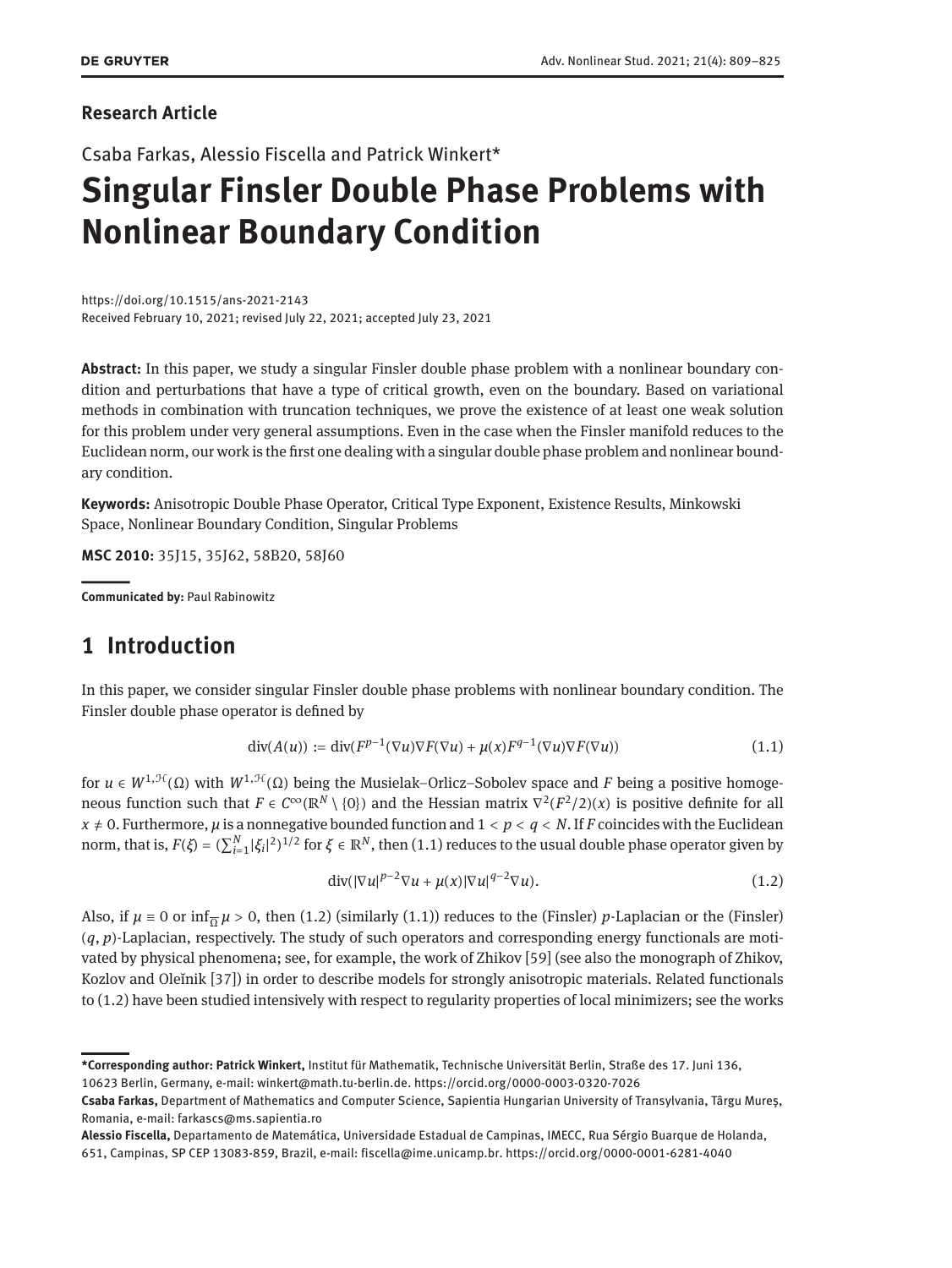of Baroni, Colombo and Mingione [\[4](#page-14-0)[–6\]](#page-14-1), Baroni, Kuusi and Mingione [\[7\]](#page-14-2), Byun and Oh [\[10\]](#page-14-3), Colombo and Mingione [\[14,](#page-14-4) [15\]](#page-14-5), De Filippis and Palatucci [\[18\]](#page-14-6), Marcellini [\[41,](#page-15-1) [42\]](#page-15-2), Ok [\[43,](#page-15-3) [44\]](#page-15-4), Ragusa and Tachikawa [\[52\]](#page-15-5) and the references therein.

On the other hand, the minimization of the functional  $E_F$ :  $H_0^1(Ω) \rightarrow \mathbb{R}$  defined by

$$
E_F(u) = \int_{\Omega} F^2(\nabla u) \, \mathrm{d}x \quad \text{for } u \in H_0^1(\Omega),
$$

under certain constraints on perimeter or volume occurs in many subjects of mathematical physics. Here the minimizer corresponds to an optimal shape (or configuration) of anisotropic tension-surface. The minimization of the functional *E<sup>F</sup>* describes, for example, the specific polyhedral shape of crystal structures in solid crystals with sufficiently small grains, as shown by Dinghas [\[22\]](#page-15-6) and Taylor [\[54\]](#page-15-7). It is clear that *E<sup>F</sup>* is the energy functional to the Finsler Laplacian given by

<span id="page-1-0"></span>
$$
\Delta_F u = \text{div}(F(\nabla u)\nabla F(\nabla u)).\tag{1.3}
$$

The Finsler Laplacian, given in [\(1.3\)](#page-1-0), has been studied by several authors in the last decade. We refer, for example, to the papers of Cianchi and Salani [\[12\]](#page-14-7) and Wang and Xia [\[55\]](#page-16-2), both dealing with the Serrin-type overdetermined anisotropic problem, or to Farkas, Fodor and Kristály [\[27\]](#page-15-8) who studied a sublinear Dirichlet problem of this type. Related works concerning anisotropic phenomena can be found in the works of Bellettini and Paolini [\[8\]](#page-14-8), Belloni, Ferone and Kawohl [\[9\]](#page-14-9), Della Pietra and Gavitone [\[20\]](#page-14-10), Della Pietra, di Blasio and Gavitone [\[19\]](#page-14-11), Della Pietra, Gavitone and Piscitelli [\[21\]](#page-14-12), Farkas [\[26\]](#page-15-9), Farkas, Kristály and Varga [\[28\]](#page-15-10), Ferone and Kawohl [\[30\]](#page-15-11) and the references therein.

In this paper, we combine the effect of a Finsler manifold and a double phase operator along with a singular term and a nonlinear boundary condition. More precisely, we study the following problem:

<span id="page-1-2"></span>
$$
\begin{cases}\n-\operatorname{div}(A(u)) + u^{p-1} + \mu(x)u^{q-1} = u^{p^* - 1} + \lambda(u^{p-1} + g_1(x, u)) & \text{in } \Omega, \\
A(u) \cdot v = u^{p_* - 1} + g_2(x, u) & \text{on } \partial\Omega, \\
u > 0 & \text{in } \Omega,\n\end{cases}
$$
\n
$$
(1.4)
$$

where  $\Omega \subset \mathbb{R}^N$ ,  $N \ge 2$ , is a bounded domain with Lipschitz boundary *∂*Ω, *ν*(*x*) is the outer unit normal of Ω at the point  $x \in \partial \Omega$ ,  $\lambda$  is a positive parameter and the following assumptions hold true: (H1) 0 < *γ* < 1 and

<span id="page-1-1"></span>
$$
1 < p < q < N, \quad q < p^*, \quad 0 \le \mu(\cdot) \in L^{\infty}(\Omega). \tag{1.5}
$$

(H2)  $g_1: \Omega \times \mathbb{R} \to \mathbb{R}$  and  $g_2: \partial \Omega \times \mathbb{R} \to \mathbb{R}$  are Carathéodory functions and there exist  $1 < \theta_1 < p \leq v_1 < p^*$ ,  $p < v_2 < p_*$  as well as nonnegative constants  $a_1, a_2, b_1$  such that

$$
g_1(x, s) \le a_1 s^{v_1 - 1} + b_1 s^{\theta_1 - 1}
$$
 for a.a.  $x \in \Omega$  and for all  $s \ge 0$ ,  
\n $g_2(x, s) \le a_2 s^{v_2 - 1}$  for a.a.  $x \in \partial \Omega$  and for all  $s \ge 0$ ,

where  $p^*$  and  $p_*$  are the critical exponents to  $p$  given by

<span id="page-1-3"></span>
$$
p^* := \frac{Np}{N-p} \quad \text{and} \quad p_* := \frac{(N-1)p}{N-p}.
$$
 (1.6)

(H3) The function  $F: \mathbb{R}^N \to [0, \infty)$  is a positively homogeneous Minkowski norm with finite reversibility

$$
r_F = \max_{w\neq 0} \frac{F(-w)}{F(w)}.
$$

Because we are looking for positive solutions and hypothesis (H2) concerns the positive semiaxis  $\mathbb{R}_+ = [0, \infty)$ , without any loss of generality, we may assume that  $g_1(x, s) = g_2(x, s) = 0$  for all  $s \le 0$  and for a.a. *x* ∈ Ω or *x* ∈ *∂*Ω, respectively. Moreover, note that we always have *r<sup>F</sup>* ≥ 1; see for example Farkas, Kristály and Varga [\[28\]](#page-15-10). It is clear that the Euclidean norm has finite reversibility. Finally, we observe that [\(1.5\)](#page-1-1) implies that  $W^{1,\mathcal{H}}(\Omega) \hookrightarrow L^q(\Omega)$  compactly, as shown in Section [2.](#page-3-0)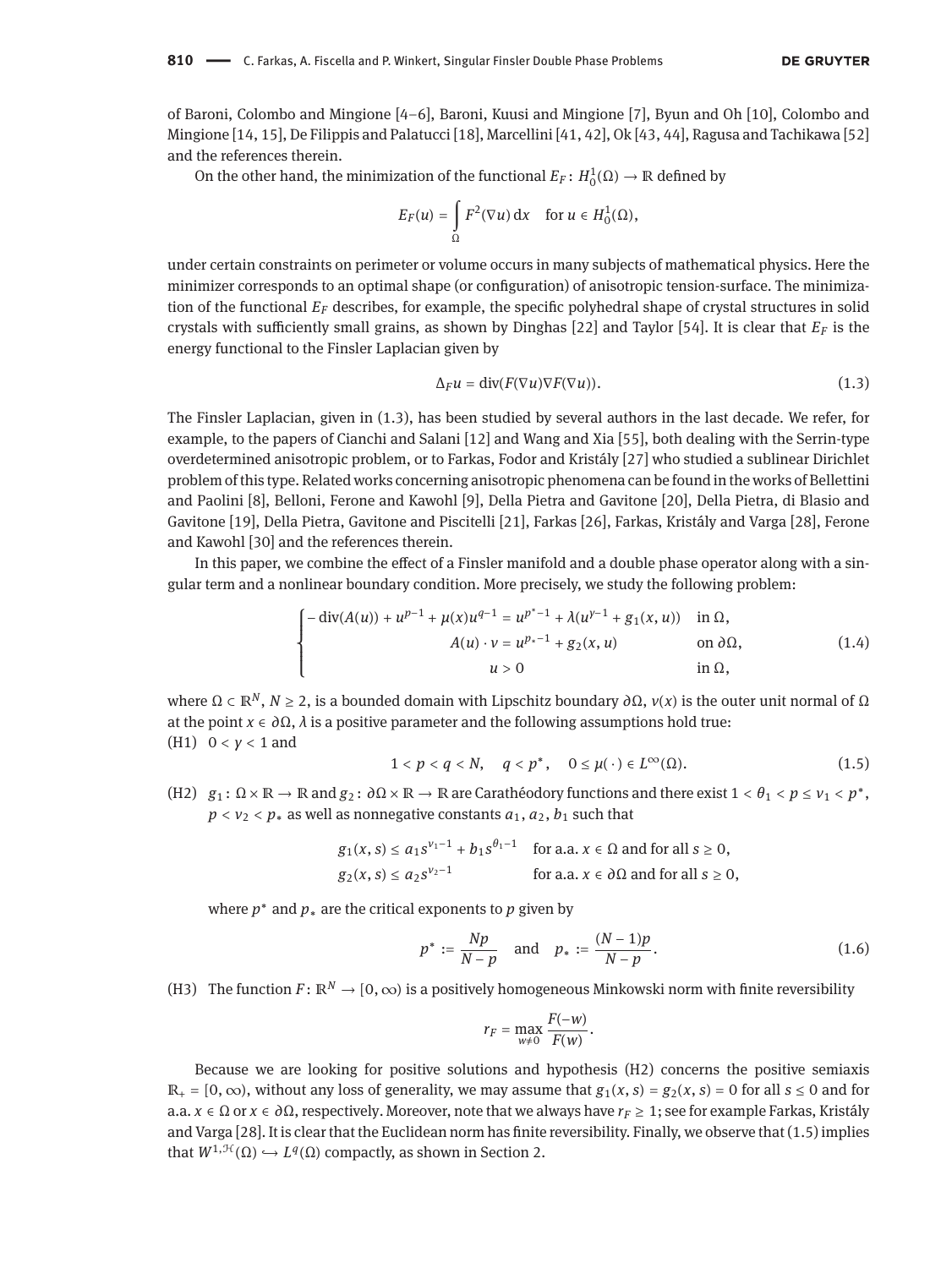<span id="page-2-2"></span>**Definition 1.1.** A function  $u \in W^{1, \mathcal{H}}(\Omega)$  is called a weak solution of problem [\(1.4\)](#page-1-2) if  $u^{\gamma-1}\varphi \in L^1(\Omega)$ ,  $u > 0$  for a.a.  $x \in \Omega$  and if

$$
\int_{\Omega} (F^{p-1}(\nabla u)\nabla F(\nabla u) + \mu(x)F^{q-1}(\nabla u)\nabla F(\nabla u)) \cdot \nabla \varphi \,dx + \int_{\Omega} u^{p-1}\varphi \,dx + \int_{\Omega} \mu(x)u^{q-1}\varphi \,dx
$$

$$
= \int_{\Omega} u^{p^*-1}\varphi \,dx + \lambda \int_{\Omega} (u^{p-1} + g_1(x, u))\varphi \,dx + \int_{\partial\Omega} (u^{p_*-1} + g_2(x, u))\varphi \,d\sigma
$$

is satisfied for all  $\varphi \in W^{1, \mathcal{H}}(\Omega)$ .

From hypotheses (H1)–(H3), we know that the definition of a weak solution is well defined.

The main result in this paper is the following theorem.

<span id="page-2-1"></span>**Theorem 1.2.** *Let hypotheses* (H1)–(H3) *be satisfied. Then there exists*  $\lambda_* > 0$  *such that for every*  $\lambda \in (0, \lambda_*)$ *problem* [\(1.4\)](#page-1-2) *has a nontrivial weak solution.*

To the best of our knowledge, this is the first work on a singular double phase problem with nonlinear boundary condition even in the Euclidean case, that is, when  $F(\xi) = (\sum_{i=1}^N |\xi_i|^2)^{1/2}$  for  $\xi \in \mathbb{R}^N$ . The novelty of our paper is not only due to the combination of the Finsler double phase operator with a singular term and nonlinear boundary condition. Indeed, in [\(1.4\)](#page-1-2) we also deal with a type of critical Sobolev nonlinearities, even on the boundary, related to the lower exponent  $p$ , as explained in  $(1.6)$ . Such critical terms make the study of com-pactness of the energy functional related to [\(1.4\)](#page-1-2) more intriguing, since the embeddings  $W^{1,\mathcal{H}}(\Omega) \hookrightarrow L^{p^*}(\Omega)$ and  $W^{1,\mathcal{H}}(\Omega) \hookrightarrow L^{p_*}(\partial\Omega)$  are not compact. We overcome these difficulties with a local analysis on a suitable closed convex subset of  $W^{1,\mathcal{H}}(\Omega)$  combined with a truncation argument.

We point out that  $p^*$  and  $p_*$  are not the critical exponents to the space  $W^{1,\mathcal{H}}(\Omega)$ . Indeed, from Fan [\[24\]](#page-15-12) we know that  $W^{1,\mathcal{H}}(\Omega) \hookrightarrow L^{\mathcal{H}_*}(\Omega)$  is continuous while  $\mathcal{H}_*$  is the Sobolev conjugate function of  $\mathcal{H}_*$ ; see also Crespo-Blanco, Gasiński, Harjulehto and Winkert [\[16,](#page-14-13) Definition 2.18 and Proposition 2.18]. So far it is not known how H<sup>∗</sup> explicitly looks like in the double phase setting. For the moment, *p* <sup>∗</sup> and *p*<sup>∗</sup> seem to be the best exponents (probably not optimal) and only continuous (in general noncompact) embeddings from  $W^{1,\mathcal{H}}(\Omega) \hookrightarrow L^{p^*}(\Omega)$  and  $W^{1,\mathcal{H}}(\Omega) \hookrightarrow L^{p_*}(\partial \Omega)$  are available. So we call it "types of critical growth".

For singular double phase problems with Dirichlet boundary condition there exists only a few works. Recently, Liu, Dai, Papageorgiou and Winkert [\[40\]](#page-15-13) studied the singular problem

<span id="page-2-0"></span>
$$
\begin{cases}\n-\operatorname{div}(|\nabla u|^{p-2}\nabla u + \mu(x)|\nabla u|^{q-2}\nabla u) = a(x)u^{-\gamma} + \lambda u^{r-1} & \text{in } \Omega, \\
u = 0 & \text{on } \partial \Omega.\n\end{cases}
$$
\n(1.7)

Based on the fibering method along with the Nehari manifold, the existence of at least two weak solutions with different energy sign is shown; see also [\[17\]](#page-14-14) for the corresponding Neumann problem. Furthermore, under a different treatment, Chen, Ge, Wen and Cao [\[11\]](#page-14-15) considered problems of type [\(1.7\)](#page-2-0) and proved the existence of a weak solution having negative energy. Finally, the existence of at least one weak solution to the singular problem

$$
- \operatorname{div}(A(u)) = u^{p^* - 1} + \lambda(u^{y - 1} + g(u)) \quad \text{in } \Omega,
$$
  
 
$$
u > 0 \qquad \text{in } \Omega,
$$
  
 
$$
u = 0 \qquad \text{on } \partial\Omega,
$$

has been shown by the first and the third author in [\[29\]](#page-15-14). The current paper can be seen as a nontrivial extension of the one in [\[29\]](#page-15-14) to the case of a nonlinear boundary condition including type of critical growth. In particular, we are able to cover the situation when 1 < *p* < 2 and/or 1 < *q* < 2, which has not been considered in [\[29\]](#page-15-14) where  $2 \le p < q$ .

Also, for the *p*-Laplacian or the (*q*, *p*)-Laplacian only a few works exist involving singular terms and Neumann/Robin boundary conditions. We refer to Papageorgiou, Rădulescu and Repovš [\[47,](#page-15-15) [48\]](#page-15-16) for singular homogeneous Neumann *p*-Laplace problems and for singular Robin (*q*, *p*)-Laplacian problems, respectively. Existence results for singular Neumann–Laplace problems have been obtained by Lei [\[38\]](#page-15-17) based on variational and perturbation methods.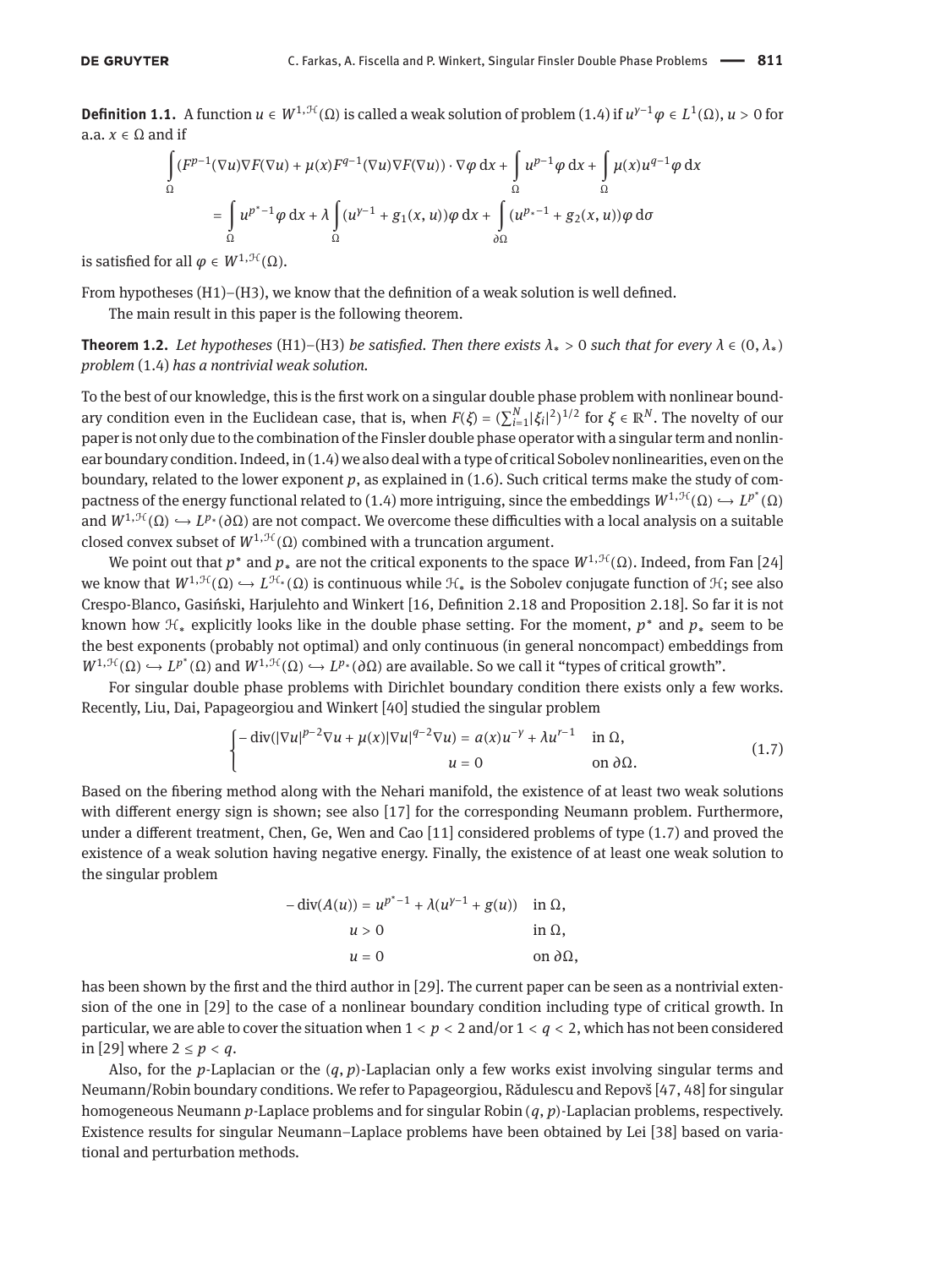Finally, the reader can find existence results for double phase problems without singular term in the papers of Colasuonno and Squassina [\[13\]](#page-14-16), El Manouni, Marino and Winkert [\[23\]](#page-15-18), Fiscella [\[31\]](#page-15-19), Fiscella and Pinamonti [\[32\]](#page-15-20), Gasiński and Papageorgiou [\[33\]](#page-15-21), Gasiński and Winkert [\[34–](#page-15-22)[36\]](#page-15-23), Liu and Dai [\[39\]](#page-15-24), Papageorgiou, Rădulescu and Repovš [\[46\]](#page-15-25), Perera and Squassina [\[51\]](#page-15-26), Zeng, Bai, Gasiński and Winkert [\[56,](#page-16-3) [58\]](#page-16-4) and the references therein. For related works dealing with certain types of double phase problems, we refer to the works of Bahrouni, Rădulescu and Winkert [\[1\]](#page-14-17), Barletta and Tornatore [\[3\]](#page-14-18), Faraci and Farkas [\[25\]](#page-15-27), Papageorgiou, Rădulescu and Repovš [\[45\]](#page-15-28), Papageorgiou and Winkert [\[50\]](#page-15-29) and Zeng, Bai, Gasiński and Winkert [\[57\]](#page-16-5).

### <span id="page-3-0"></span>**2 Preliminaries**

In this section, we are going to mention the main facts about the Minkowski space (ℝ*<sup>N</sup>* , *F*) and the properties about Musielak–Orlicz–Sobolev spaces.

To this end, let  $F: \mathbb{R}^N \to [0, \infty)$  be a positively homogeneous Minkowski norm, that is, *F* is a positive homogeneous function such that  $F \in C^\infty(\mathbb{R}^N \setminus \{0\})$  and the Hessian matrix  $\nabla^2(F^2/2)(x)$  is positive definite for all  $x \neq 0$ . We point out that the pair  $(\mathbb{R}^N, F)$  is the simplest not necessarily reversible Finsler manifold whose flag curvature is identically zero, the geodesics are straight lines and the intrinsic distance between two points  $x, y \in \mathbb{R}^N$  is given by

$$
d_F(x, y) = F(y - x).
$$

The pair ( $\mathbb{R}^N$ ,  $d_F$ ) is a quasi-metric space and in general it holds  $d_F(x, y) \neq d_F(y, x)$ .

The so-called Randers metric is a typical example for a Minkowski norm with finite reversibility, which is given by

$$
F(x)=\sqrt{\langle Ax,x\rangle}+\langle b,x\rangle,
$$

where *A* is a positive definite and symmetric  $(N \times N)$ -type matrix and  $b = (b_i) \in \mathbb{R}^N$  is a fixed vector such that  $\sqrt{\langle A^{-1}b, b \rangle}$  < 1. Note that

$$
r_F=\frac{1+\sqrt{\langle A^{-1}b,\,b\rangle}}{1-\sqrt{\langle A^{-1}b,\,b\rangle}}.
$$

The pair (ℝ*<sup>N</sup>* , *F*) is often called Randers space which describes the electromagnetic field of the physical space-time in general relativity; see Randers [\[53\]](#page-15-30). They are deduced as the solution of the Zermelo navigation problem.

In the next proposition we recall some basic properties of *F*; see Bao, Chern and Shen [\[2,](#page-14-19) Section 1.2].

<span id="page-3-1"></span>**Proposition 2.1.** *Let*  $F: \mathbb{R}^N \to [0, \infty)$  *be a positively homogeneous Minkowski norm. Then the following assertions hold true:*

- (i) *Positivity:*  $F(x) > 0$  *for all*  $x \neq 0$ *.*
- (ii) *Convexity: F and F* <sup>2</sup> *are strictly convex.*
- (iii) *Euler's theorem:*  $x \cdot \nabla F(x) = F(x)$  *and*

$$
\nabla^2(F^2/2)(x)x \cdot x = F^2(x) \quad \text{for all } x \in \mathbb{R}^N \setminus \{0\}.
$$

(iv) *Homogeneity:*  $\nabla F(tx) = \nabla F(x)$  *and* 

$$
\nabla^2 F^2(tx) = \nabla^2 F^2(x) \quad \text{for all } x \in \mathbb{R}^N \setminus \{0\} \text{ and for all } t > 0.
$$

Furthermore,  $L^r(\Omega)$  and  $L^r(\Omega;\mathbb{R}^N)$  stand for the usual Lebesgue spaces endowed with the norm  $\|\cdot\|_r$  for 1 ≤ *r* < ∞. The corresponding Sobolev spaces are denoted by *W*1,*<sup>r</sup>* (Ω) and *W* 1,*r* 0 (Ω) equipped with the norms

$$
||u||_{1,r,F} = ||F(\nabla u)||_r + ||u||_r \text{ and } ||u||_{1,r,0,F} = ||F(\nabla u)||_r,
$$

respectively.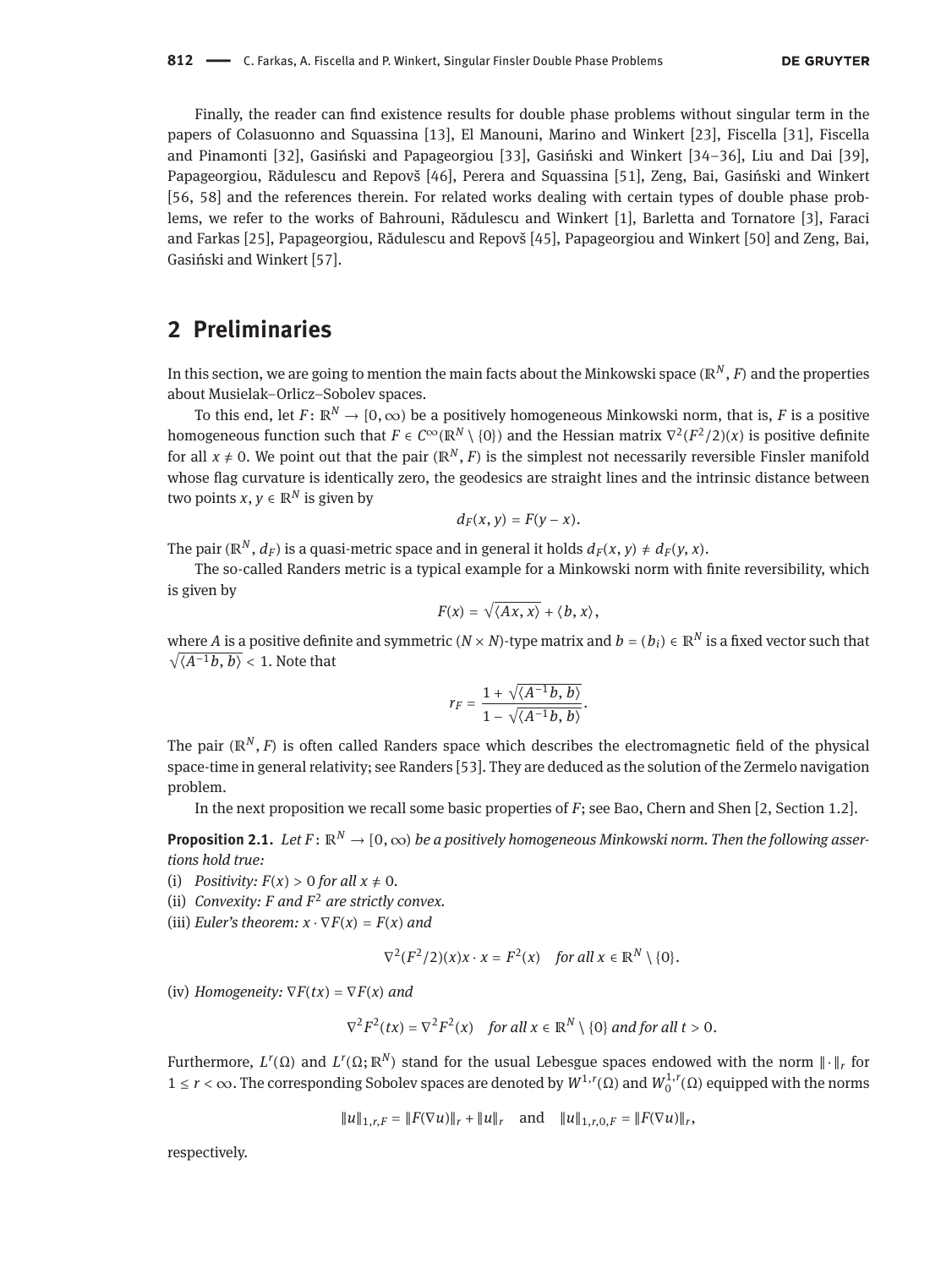On the boundary *∂*Ω of Ω, we consider the (*N* − 1)-dimensional Hausdorff (surface) measure *σ* and denote by *L r* (*∂*Ω) the boundary Lebesgue space with norm ‖ ⋅ ‖*r*,*∂*Ω. We know that the trace mapping

$$
W^{1,r}(\Omega) \to L^{\tilde{r}}(\partial \Omega)
$$

is compact for  $\tilde{r}$  <  $r_*$  and continuous for  $\tilde{r} = r_*$ , where  $r_*$  is the critical exponent of *r* on the boundary given by

$$
r_* = \begin{cases} \frac{(N-1)r}{N-r} & \text{if } r < N, \\ \text{any } \ell \in (r, \infty) & \text{if } r \geq N. \end{cases}
$$

For simplification, we will avoid the notation of the trace operator throughout the paper.

Let us now introduce the Musielak–Orlicz–Sobolev spaces. For this purpose, let  $\mathcal{H}: \Omega \times [0, \infty) \to [0, \infty)$ be the function defined by

$$
(x,t)\mapsto t^p+\mu(x)t^q,
$$

where [\(1.5\)](#page-1-1) is satisfied. Then the Musielak–Orlicz space  $L^{\mathcal{H}}(Ω)$  is defined by

$$
L^{\mathcal{H}}(\Omega) = \{u \mid u \colon \Omega \to \mathbb{R} \text{ is measurable and } \rho_{\mathcal{H}}(u) < \infty\}
$$

equipped with the Luxemburg norm

$$
||u||_{\mathcal{H}} = \inf \Big\{ \tau > 0 : \rho_{\mathcal{H}} \Big( \frac{u}{\tau} \Big) \leq 1 \Big\},\
$$

where the modular function  $\rho_{\mathcal{H}}: L^{\mathcal{H}}(\Omega) \to \mathbb{R}$  is given by

$$
\rho_{\mathcal{H}}(u) := \int\limits_{\Omega} \mathcal{H}(x, |u|) \, \mathrm{d}x = \int\limits_{\Omega} (|u|^p + \mu(x)|u|^q) \, \mathrm{d}x.
$$

From Colasuonno and Squassina [\[13,](#page-14-16) Proposition 2.14], we know that the space *L<sup>H</sup>(*Ω) is a reflexive Banach space.

Furthermore, we define the seminormed space

$$
L^q_\mu(\Omega) = \left\{ u \mid u \colon \Omega \to \mathbb{R} \text{ is measurable and } \int_\Omega \mu(x) |u|^q \, \mathrm{d}x < \infty \right\},
$$

which is endowed with the seminorm

$$
||u||_{q,\mu} = \left(\int\limits_{\Omega} \mu(x)|u|^q \, \mathrm{d}x\right)^{\frac{1}{q}}.
$$

Similarly, we define  $L^q_\mu(\Omega;\mathbb{R}^N)$  with the seminorm  $||F(\cdot)||_{q,\mu}$ .

The Musielak–Orlicz–Sobolev space  $W^{1,\mathcal{H}}(\Omega)$  is defined by

$$
W^{1,\mathcal{H}}(\Omega) = \{u \in L^{\mathcal{H}}(\Omega) : F(\nabla u) \in L^{\mathcal{H}}(\Omega)\}
$$

equipped with the norm

$$
||u||_{1,\mathcal{H},F} = ||F(\nabla u)||_{\mathcal{H}} + ||u||_{\mathcal{H}}.
$$

Finally, we mention the main embedding results between Musielak–Orlicz–Sobolev spaces and usual Lebesgue and Sobolev spaces. We refer to Gasiński and Winkert [\[36,](#page-15-23) Proposition 2.2] or Crespo-Blanco, Gasiński, Harjulehto and Winkert [\[16,](#page-14-13) Proposition 2.17].

<span id="page-4-0"></span>**Proposition 2.2.** *Let* [\(1.5\)](#page-1-1) *be satisfied and let p* <sup>∗</sup> *and p*<sup>∗</sup> *be the critical exponents to p; see* [\(1.6\)](#page-1-3)*. Then the following embeddings hold:*

(i)  $L^{\mathcal{H}}(\Omega) \hookrightarrow L^{r}(\Omega)$  and  $W^{1,\mathcal{H}}(\Omega) \hookrightarrow W^{1,r}(\Omega)$  are continuous for all  $r \in [1, p]$ .

- (ii)  $W^{1,\mathcal{H}}(\Omega) \hookrightarrow L^{r}(\Omega)$  is continuous for all  $r \in [1, p^*]$  and compact for all  $r \in [1, p^*)$ .
- (iii)  $W^{1,\mathcal{H}}(\Omega) \hookrightarrow L^r(\partial \Omega)$  *is continuous for all*  $r \in [1, p_*]$  *and compact for all*  $r \in [1, p_*)$ *.*
- $(iv)$   $L^{\mathcal{H}}(\Omega) \hookrightarrow L^q_\mu(\Omega)$  *is continuous.*
- $\mathcal{L}^q(\Omega) \hookrightarrow L^{\mathcal{H}}(\Omega)$  *is continuous.*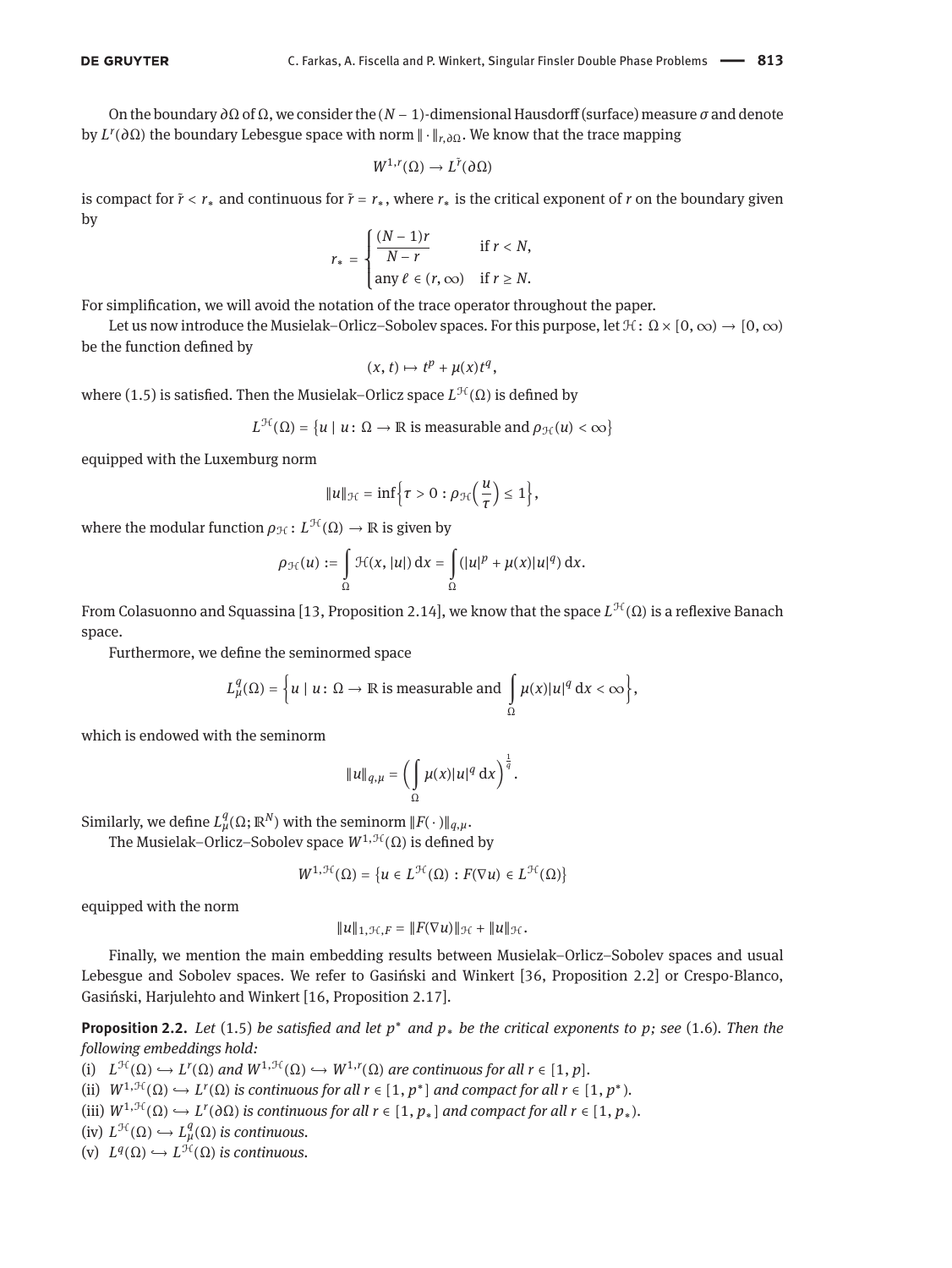Let  $B: W^{1,\mathcal{H}}(\Omega) \to W^{1,\mathcal{H}}(\Omega)^*$  be the nonlinear operator defined by

<span id="page-5-0"></span>
$$
\langle B(u), \varphi \rangle_{\mathcal{H},F} := \int_{\Omega} (F^{p-1}(\nabla u) \nabla F(\nabla u) + \mu(x) F^{q-1}(\nabla u) \nabla F(\nabla u)) \cdot \nabla \varphi \, dx, \tag{2.1}
$$

where  $\langle \cdot, \cdot \rangle_{H,F}$  is the duality pairing between  $W^{1,\mathcal{H}}(\Omega)$  and its dual space  $W^{1,\mathcal{H}}(\Omega)^*$ . The operator

$$
B\colon W^{1,\mathcal{H}}(\Omega)\to W^{1,\mathcal{H}}(\Omega)^*
$$

has the following properties (see Crespo-Blanco, Gasiński, Harjulehto and Winkert [\[16,](#page-14-13) Proposition 3.4 (ii)]) by taking the properties of *F* into account.

**Proposition 2.3.** *The operator B defined by* [\(2.1\)](#page-5-0) *is bounded, continuous and monotone (hence maximal monotone).*

### **3 Proof of the Main Result**

Let  $J_\lambda$ :  $W^{1,\mathcal{H}}(\Omega) \to \mathbb{R}$  be the functional given by

$$
J_{\lambda}(u) = \frac{1}{p} ||F(\nabla u)||_{p}^{p} + \frac{1}{q} ||F(\nabla u)||_{q,\mu}^{q} + \frac{1}{p} ||u||_{p}^{p} + \frac{1}{q} ||u||_{q,\mu}^{q} - \frac{1}{p^{*}} ||u_{+}||_{p^{*}}^{p^{*}} - \frac{\lambda}{\gamma} \int_{\Omega} (u_{+})^{y} dx - \lambda \int_{\Omega} G_{1}(x, u_{+}) dx - \frac{1}{p^{*}} ||u_{+}||_{p^{*},\partial\Omega}^{p^{*}} - \int_{\partial\Omega} G_{2}(x, u_{+}) d\sigma,
$$

where  $u_{\pm} = \max(\pm u, 0)$  and

$$
G_1(x, s) = \int_{0}^{s} g_1(x, t) dt \text{ as well as } G_2(x, s) = \int_{0}^{s} g_2(x, t) dt.
$$

Due to the presence of the singular term, it is easy to see that  $J_\lambda$  is not  $\mathcal{C}^1$ .

Throughout the paper, we denote by  $c_{p^*}$  and  $c_{p_*}$  the inverses of the Sobolev embedding constants of  $W^{1,p}(\Omega) \hookrightarrow L^{p^*}(\Omega)$  and  $W^{1,p}(\Omega) \hookrightarrow L^{p^*}(\partial \Omega)$ , respectively. This means, in particular,

<span id="page-5-1"></span>
$$
(c_{p^*})^{-1} = \inf_{\substack{u \in W^{1,p}(\Omega), \\ u \neq 0}} \frac{\|u\|_{1,p,F}}{\|u\|_{p^*}} \quad \text{and} \quad (c_{p_*})^{-1} = \inf_{\substack{u \in W^{1,p}(\Omega), \\ u \neq 0}} \frac{\|u\|_{1,p,F}}{\|u\|_{p_*,\partial\Omega}}.
$$
 (3.1)

Moreover, we define the function  $\Psi: (0, \infty) \to \mathbb{R}$  given by

<span id="page-5-2"></span>
$$
\Psi(s) := \frac{1}{p2^{p-1}r_F^p} - \frac{2^{p^*-1}c_{p^*}^{p^*}}{p^*} s^{p^*-p} - \frac{2^{p^*-1}c_{p^*}^{p^*}}{p^*} s^{p^*-p},\tag{3.2}
$$

where  $r_F = \max_{w\neq 0} \frac{F(-w)}{F(w)}$  is finite by (H3). Since  $\Psi$  is strictly decreasing, we know there exists a unique  $\varrho^*>0$ such that  $\Psi(\varrho^*) = 0$ . In addition,  $\Psi(s) \ge 0$  for all  $s \in (0, \varrho^*)$ .

We start with the study of the functional *I*:  $W^{1, \mathcal{H}}(\Omega) \to \mathbb{R}$  given by

$$
I(u) = \frac{1}{p} ||F(\nabla u)||_p^p + \frac{1}{q} ||F(\nabla u)||_{q,\mu}^q + \frac{1}{p} ||u||_p^p + \frac{1}{q} ||u||_{q,\mu}^q - \frac{1}{p^*} ||u||_{p^*}^{p^*} - \frac{1}{p_*} ||u||_{p_*,\partial\Omega}^{p_*}.
$$

The next proposition shows the sequentially weakly lower semicontinuity of the functional

*I*:  $W^{1,\mathcal{H}}(\Omega) \to \mathbb{R}$ 

on closed convex subsets of  $W^{1,\mathcal{H}}(\Omega)$ .

<span id="page-5-3"></span>**Proposition 3.1.** *Let hypotheses* (H1)*–*(H3) *be satisfied. For every ϱ* ∈ (0, *ϱ* ∗ ) *the restriction of I to the closed convex set Bϱ, which is given by*

$$
B_{\varrho} := \{ u \in W^{1,\mathcal{H}}(\Omega) : ||u||_{1,p,F} \leq \varrho \},\
$$

*is sequentially weakly lower semicontinuous.*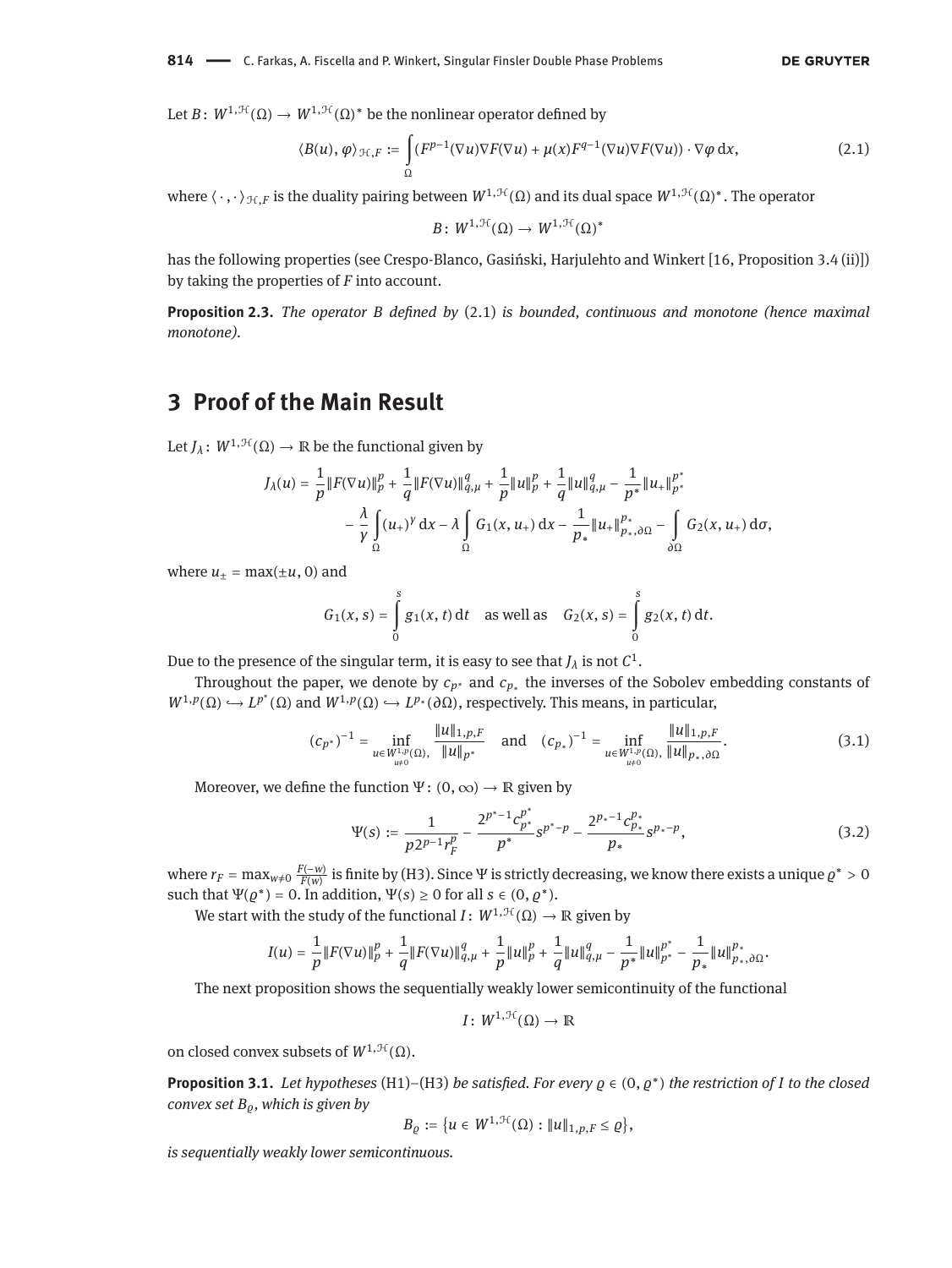*Proof.* Let  $\varrho \in (0, \varrho^*)$  and let  $\{u_n\}_{n \in \mathbb{N}} \subseteq B_\varrho$  be such that  $u_n \to u$  in  $W^{1,\mathcal{H}}(\Omega)$ . We are going to prove that

$$
\liminf_{n\to\infty}(I(u_n)-I(u))\geq 0.
$$

For *κ*  $\geq$  1 we consider the truncation functions  $T_k$ ,  $R_k$ :  $\mathbb{R} \to \mathbb{R}$  given by

$$
T_{\kappa}(s) = \begin{cases} -\kappa & \text{if } s < -\kappa, \\ s & \text{if } -\kappa \le s \le \kappa, \\ \kappa & \text{if } s > \kappa, \end{cases} \qquad R_{\kappa}(s) = \begin{cases} s + \kappa & \text{if } s < -\kappa, \\ 0 & \text{if } -\kappa \le s \le \kappa, \\ s - \kappa & \text{if } s > \kappa. \end{cases}
$$

Note that  $T_k(s) + R_k(s) = s$  for all  $s \in \mathbb{R}$ .

First, we observe that

$$
||F(\nabla u)||_p^p = \int_{\{|u| \le k\}} F^p(\nabla u) \, dx + \int_{\{|u| > k\}} F^p(\nabla u) \, dx
$$
  
\n
$$
= \int_{\{|u| \le k\}} F^p(\nabla (T_\kappa(u))) \, dx + \int_{\{|u| > k\}} F^p(\nabla (R_\kappa(u))) \, dx
$$
  
\n
$$
= ||F(\nabla (T_\kappa(u)))||_p^p + ||F(\nabla (R_\kappa(u)))||_p^p. \tag{3.3}
$$

The same argument leads to

$$
||F(\nabla u)||_{q,\mu}^{q} = ||F(\nabla(T_{\kappa}(u)))||_{q,\mu}^{q} + ||F(\nabla(R_{\kappa}(u)))||_{q,\mu}^{q}.
$$
\n(3.4)

Since  $\|\cdot\|_p$  is sequentially weakly lower semicontinuous and considering that

<span id="page-6-2"></span>
$$
F(\nabla(T_{\kappa}(u_n))) \rightharpoonup F(\nabla(T_{\kappa}(u))) \quad \text{in } L^q_{\mu}(\Omega),
$$

due to the weak convergence of  $u_n \rightharpoonup u$  in  $W^{1,\mathcal{H}}(\Omega)$ , for every  $\kappa \geq 1$  we have

<span id="page-6-3"></span>
$$
\begin{cases}\n\liminf_{n\to\infty} \left( \frac{1}{p} \| F(\nabla (T_{\kappa}(u_n))) \|_{p}^{p} - \frac{1}{p} \| F(\nabla (T_{\kappa}(u))) \|_{p}^{p} \right) \ge 0, \\
\lim_{n\to\infty} \left( \frac{1}{q} \| F(\nabla (T_{\kappa}(u_n))) \|_{q,\mu}^{q} - \frac{1}{q} \| F(\nabla (T_{\kappa}(u))) \|_{q,\mu}^{q} \right) = 0.\n\end{cases}
$$
\n(3.5)

Applying the triangle inequality for the Minkowski norm *F* (see Bao, Chern and Shen [\[2,](#page-14-19) Theorem 1.2.2]) along with the convexity of the function  $s \mapsto s^r$ ,  $r > 1$ , we get the following inequality:

<span id="page-6-0"></span>
$$
\frac{1}{2^{r-1}r_F^r}F^r(w_1 - w_2) - 2F^r(w_2) \le F^r(w_1) - F^r(w_2) \quad \text{for all } w_1, w_2 \in \mathbb{R}^N. \tag{3.6}
$$

From [\(3.6\)](#page-6-0), by taking  $w_1 = \nabla(R_\kappa(u_n))$  and  $w_2 = \nabla(R_\kappa(u))$ , respectively, we get

<span id="page-6-4"></span>
$$
\begin{cases}\|F(\nabla(R_{\kappa}(u_n)))\|_p^p - \|F(\nabla(R_{\kappa}(u)))\|_p^p \ge \frac{1}{2^{p-1}r_F^p} \|F(\nabla(R_{\kappa}(u_n)) - \nabla(R_{\kappa}(u)))\|_p^p - 2\|F(\nabla(R_{\kappa}(u)))\|_p^p, \\
\|F(\nabla(R_{\kappa}(u_n)))\|_{q,\mu}^q - \|F(\nabla(R_{\kappa}(u)))\|_{q,\mu}^q \ge \frac{1}{2^{q-1}r_F^q} \|F(\nabla(R_{\kappa}(u_n)) - \nabla(R_{\kappa}(u)))\|_{q,\mu}^q - 2\|F(\nabla(R_{\kappa}(u)))\|_{q,\mu}^q.\n\end{cases} (3.7)
$$

On the other hand, by the Brezis–Lieb lemma (see, e.g., Papageorgiou and Winkert [\[49,](#page-15-31) Lemma 4.1.22], we have ∗

<span id="page-6-5"></span><span id="page-6-1"></span>
$$
\begin{cases}\n\liminf_{n\to\infty} (\|u_n\|_{p^*}^{p^*} - \|u\|_{p^*}^{p^*}) = \liminf_{n\to\infty} \|u_n - u\|_{p^*}^{p^*}, \\
\liminf_{n\to\infty} (\|u_n\|_{p_*,\partial\Omega}^{p_*} - \|u\|_{p_*,\partial\Omega}^{p_*}) = \liminf_{n\to\infty} \|u_n - u\|_{p_*,\partial\Omega}^{p_*}.\n\end{cases}
$$
\n(3.8)

**Claim.**  $||h||_p^p \ge ||R_K(h)||_p^p$  for all  $h \in W^{1, \mathcal{H}}(\Omega)$  and for all  $\kappa \ge 1$ .

First, we have

$$
||h||_{p}^{p} = ||T_{K}(h) + R_{K}(h)||_{p}^{p}
$$
  
\n
$$
= \int_{\{h < -\kappa\}} |-K + R_{K}(h)|^{p} dx + \int_{\{|h| \leq \kappa\}} |u + R_{K}(h)|^{p} dx + \int_{\{h > \kappa\}} |K + R_{K}(h)|^{p} dx
$$
  
\n
$$
\geq \int_{\{h < -\kappa\}} |-K + R_{K}(h)|^{p} dx + \int_{\{h > \kappa\}} |R_{K}(h)|^{p} dx.
$$
\n(3.9)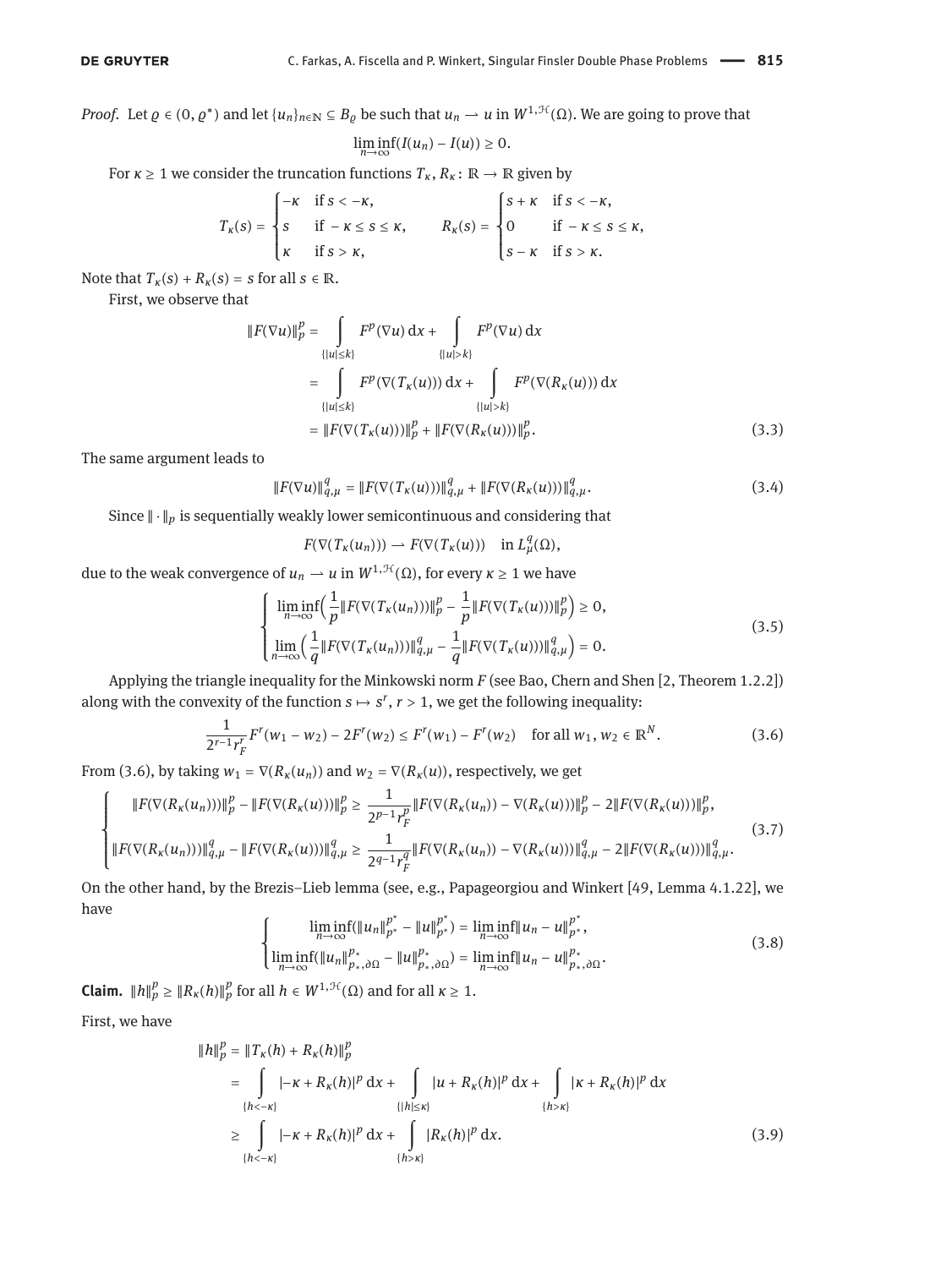<span id="page-7-0"></span>**DE GRUYTER** 

Applying the inequality

$$
|w_2|^p > |w_1|^p + p|w_1|^{p-2}w_1(w_2 - w_1)
$$
 for all  $w_1, w_2 \in \mathbb{R}^N$ ,

with  $w_2 = R_k(h) - \kappa$  and  $w_1 = R_k(h)$ , we get

$$
\int_{\{h<- \kappa\}} |- \kappa + R_{\kappa}(h)|^p \, dx \ge \int_{\{h<- \kappa\}} [|R_{\kappa}(h)|^p + p|R_{\kappa}(h)|^{p-2} R_{\kappa}(h) \cdot (-\kappa)] \, dx
$$
\n
$$
\ge \int_{\{h<- \kappa\}} |R_{\kappa}(h)|^p \, dx \tag{3.10}
$$

since  $R_k(h) < 0$  if  $h < -\kappa$ . Combining [\(3.9\)](#page-6-1) and [\(3.10\)](#page-7-0) leads to

$$
||u||_p^p \ge \int_{\{h < -\kappa\}} |R_{\kappa}(h)|^p \, \mathrm{d}x + \int_{\{h > \kappa\}} |R_{\kappa}(h)|^p \, \mathrm{d}x = ||R_{\kappa}(h)||_p^p
$$

because  $R_k(h) = 0$  if  $|h| \leq \kappa$ . This proves the claim.

Thus, we may apply the Brezis–Lieb lemma along with the claim in order to obtain

$$
\liminf_{n \to \infty} (\|u_n\|_p^p - \|u\|_p^p) = \liminf_{n \to \infty} \|u_n - u\|_p^p
$$
  
\n
$$
\geq \liminf_{n \to \infty} \|R_{\kappa}(u_n) - R_{\kappa}(u)\|_p^p
$$
  
\n
$$
\geq \frac{1}{2^{p-1}r_F^p} \liminf_{n \to \infty} \|R_{\kappa}(u_n) - R_{\kappa}(u)\|_p^p
$$
\n(3.11)

since  $r_F \geq 1$ , and so  $2^{p-1} r_F^p$  $_{F}^{\nu} \geq 1.$ 

Note that

<span id="page-7-3"></span><span id="page-7-2"></span><span id="page-7-1"></span>
$$
\begin{cases}\n||F(\nabla(R_K(u)))\|_p^p \to 0 & \text{as } \kappa \to \infty, \\
||F(\nabla(R_K(u)))\|_{q,\mu}^q \to 0 & \text{as } \kappa \to \infty, \\
||u_n\|_{q,\mu}^q \to ||u||_{q,\mu}^q & \text{as } n \to \infty.\n\end{cases}
$$
\n(3.12)

The last convergence in [\(3.12\)](#page-7-1) follows from Proposition [2.2](#page-4-0) (ii) since *q* < *p* <sup>∗</sup> and due to the boundedness of  $\mu(\cdot)$ , as given in [\(1.5\)](#page-1-1).

Hence, for *κ* large enough, taking [\(3.3\)](#page-6-2)–[\(3.5\)](#page-6-3), [\(3.7\)](#page-6-4), [\(3.8\)](#page-6-5), [\(3.11\)](#page-7-2) and [\(3.12\)](#page-7-1) into account, we have that

$$
\liminf_{n \to \infty} (I(u_n) - I(u)) \ge \liminf_{n \to \infty} \left( \frac{1}{p 2^{p-1} r_F^p} \| R_{\kappa}(u_n) - R_{\kappa}(u) \|_{1, p, F}^p - \frac{1}{p^*} \| u_n - u \|_{p^*}^{p^*} - \frac{1}{p_*} \| u_n - u \|_{p^*, \partial \Omega}^{p_*} \right). \tag{3.13}
$$

We observe that

$$
\begin{cases} \|u_n - u\|_{p^*}^{p^*} \le 2^{p^*-1} \|T_{\kappa}(u_n) - T_{\kappa}(u)\|_{p^*}^{p^*} + 2^{p^*-1} \|R_{\kappa}(u_n) - R_{\kappa}(u)\|_{p^*}^{p^*},\\ \|u_n - u\|_{p_*,\partial\Omega}^{p_*} \le 2^{p_*-1} \|T_{\kappa}(u_n) - T_{\kappa}(u)\|_{p_*,\partial\Omega}^{p_*} + 2^{p_*-1} \|R_{\kappa}(u_n) - R_{\kappa}(u)\|_{p_*,\partial\Omega}^{p_*}.\end{cases} \tag{3.14}
$$

By Lebesgue's dominated convergence theorem, we get that

<span id="page-7-4"></span>
$$
\lim_{n \to \infty} \|T_{\kappa}(u_n) - T_{\kappa}(u)\|_{p^*}^{p^*} = 0 \quad \text{and} \quad \lim_{n \to \infty} \|T_{\kappa}(u_n) - T_{\kappa}(u)\|_{p_*,\partial\Omega}^{p_*} = 0. \tag{3.15}
$$

Finally, combining [\(3.13\)](#page-7-3)–[\(3.15\)](#page-7-4), we arrive at

$$
\begin{split} \liminf_{n \to \infty} (I(u_n) - I(u)) &\geq \liminf_{n \to \infty} \Bigl( \frac{1}{p 2^{p-1} r_F^p} \| R_{\kappa}(u_n) - R_{\kappa}(u) \|_{1, p, F}^p \\ &- \frac{2^{p^*-1}}{p^*} \| R_{\kappa}(u_n) - R_{\kappa}(u) \|_{p^*}^{p^*} - \frac{2^{p_*-1}}{p_*} \| R_{\kappa}(u_n) - R_{\kappa}(u) \|_{p_*, \partial \Omega}^{p_*} \Bigr). \end{split}
$$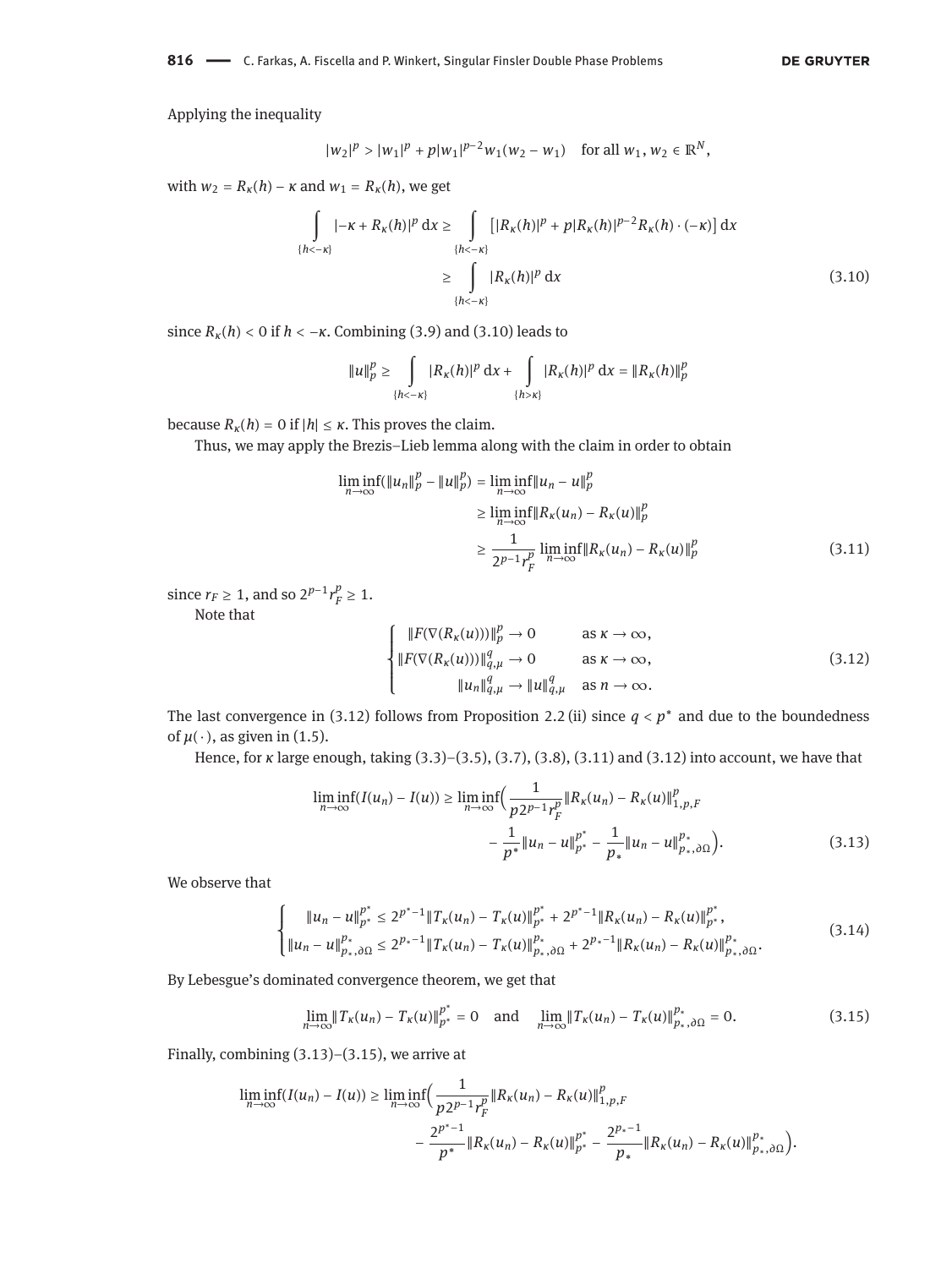By using this along with [\(3.1\)](#page-5-1) and the fact that  $\psi(s) \ge 0$  for all  $s \in (0, \varrho^*)$  (see [\(3.2\)](#page-5-2)), it follows that

$$
\begin{split} \liminf_{n\to\infty} (I(u_n)-I(u)) &\geq \liminf_{n\to\infty} \Bigl( \frac{1}{p2^{p-1}r_F^p}\|R_\kappa(u_n)-R_\kappa(u)\|_{1,p,F}^p - \frac{2^{p^*-1}c_{p^*}^{p^*}}{p^*}\|R_\kappa(u_n)-R_\kappa(u)\|_{1,p,F}^{p^*}\\ &\quad - \frac{2^{p_*-1}c_{p_*}^{p_*}}{p_*}\|R_\kappa(u_n)-R_\kappa(u)\|_{1,p,F}^{p_*}\Bigr) \\ &\geq \liminf_{n\to\infty} (\|R_\kappa(u_n)-R_\kappa(u)\|_{1,p,F}^p\Psi(\varrho)) \geq 0, \end{split}
$$

which proves the assertion of the proposition.

Taking into account assumption (H2) together with the compact embeddings  $W^{1,\mathcal{H}}(\Omega) \hookrightarrow L^{r_1}(\Omega)$  for  $r_1 < p^*$ and  $W^{1,\mathcal{H}}(\Omega) \hookrightarrow L^{r_2}(\partial \Omega)$  for  $r_2 < p_*$  (see Proposition [2.2](#page-4-0) (ii) and (iii)), it is quite standard to prove that the functional

$$
u \mapsto \frac{\lambda}{\gamma} \int_{\Omega} (u_+)^{\gamma} dx + \lambda \int_{\Omega} G(x, u_+) dx + \int_{\partial \Omega} G_2(x, u_+) d\sigma
$$

is sequentially weakly lower semicontinuous on  $W^{1, \mathcal{H}}(\Omega)$  for every  $\lambda > 0$ . This fact along with Proposition [3.1](#page-5-3) leads to the following corollary.

<span id="page-8-0"></span>**Corollary 3.2.** *Let hypotheses* (H1)*–*(H3) *be satisfied. For every λ* > 0 *and for every ϱ* ∈ (0, *ϱ* ∗ )*, the restriction of*  $J_{\lambda}$  *to the closed convex set*  $B_{\rho}$  *is sequentially weakly lower semicontinuous.* 

Now we are going to prove Theorem [1.2.](#page-2-1) For this purpose, we introduce the functionals  $I_1: W^{1,\mathcal{H}}(\Omega) \to \mathbb{R}$ and  $I_2: L^{\mathcal{H}}(\Omega) \to \mathbb{R}$  given by

$$
I_1(u) = -\frac{1}{q} ||F(\nabla u)||_{q,u}^q - \frac{1}{q} ||u||_{q,\mu}^q + \frac{1}{p^*} ||u_+||_{p^*}^{p^*} + \frac{\lambda}{\gamma} \int_{\Omega} (u_+)^{\gamma} dx
$$
  
+  $\lambda \int_{\Omega} G_1(x, u_+) dx + \frac{1}{p^*} ||u_+||_{p^*,\partial\Omega}^{p^*} + \int_{\partial\Omega} G_2(x, u_+) d\sigma$ 

and

$$
I_2(u)=\frac{1}{p^*}\|u_+\|_{p^*}^{p^*}+\frac{\lambda}{\gamma}\int\limits_{\Omega}(u_+)^{\gamma}\, \mathrm{d} x+\lambda\int\limits_{\Omega}G(x,u_+)\, \mathrm{d} x+\frac{1}{p_*}\|u_+\|_{p_*,\partial\Omega}^{p_*}+\int\limits_{\partial\Omega}G_2(x,u_+)\, \mathrm{d}\sigma.
$$

*Proof of Theorem [1.2.](#page-2-1)* Let  $\lambda > 0$  and let  $\varrho \in (0, \varrho^*)$  be as in Corollary [3.2.](#page-8-0) First, we define

$$
\varphi_\lambda(\varrho):=\inf_{\|u\|_{1,p,F}<\varrho}\frac{\sup_{B_\varrho}I_1-I_1(u)}{\varrho^p-\|u\|_{1,p,F}^p}\quad\text{and}\quad\psi_\lambda(\varrho):=\sup_{B_\varrho}I_1.
$$

**Claim.** There exist  $\lambda$ ,  $\rho > 0$  small enough such that

<span id="page-8-1"></span>
$$
\varphi_{\lambda}(\varrho) < \frac{1}{p}.\tag{3.16}
$$

In order to prove [\(3.16\)](#page-8-1), it is enough to find  $\lambda$ ,  $\rho > 0$  such that

<span id="page-8-2"></span>
$$
\inf_{\xi < \varrho} \frac{\psi_{\lambda}(\varrho) - \psi_{\lambda}(\xi)}{\varrho^p - \xi^p} < \frac{1}{p}.\tag{3.17}
$$

Taking  $\xi = \varrho - \varepsilon$  for some  $\varepsilon \in (0, \varrho)$ , we easily see that

$$
\frac{\psi_{\lambda}(\varrho) - \psi_{\lambda}(\xi)}{\varrho^{p} - \xi^{p}} = \frac{\psi_{\lambda}(\varrho) - \psi_{\lambda}(\varrho - \varepsilon)}{\varrho^{p} - (\varrho - \varepsilon)^{p}} = \frac{\psi_{\lambda}(\varrho) - \psi_{\lambda}(\varrho - \varepsilon)}{\varepsilon} \cdot \frac{-\frac{\varepsilon}{\varrho}}{\varrho^{p-1}[(1 - \frac{\varepsilon}{\varrho})^{p} - 1]}.
$$

$$
\Box
$$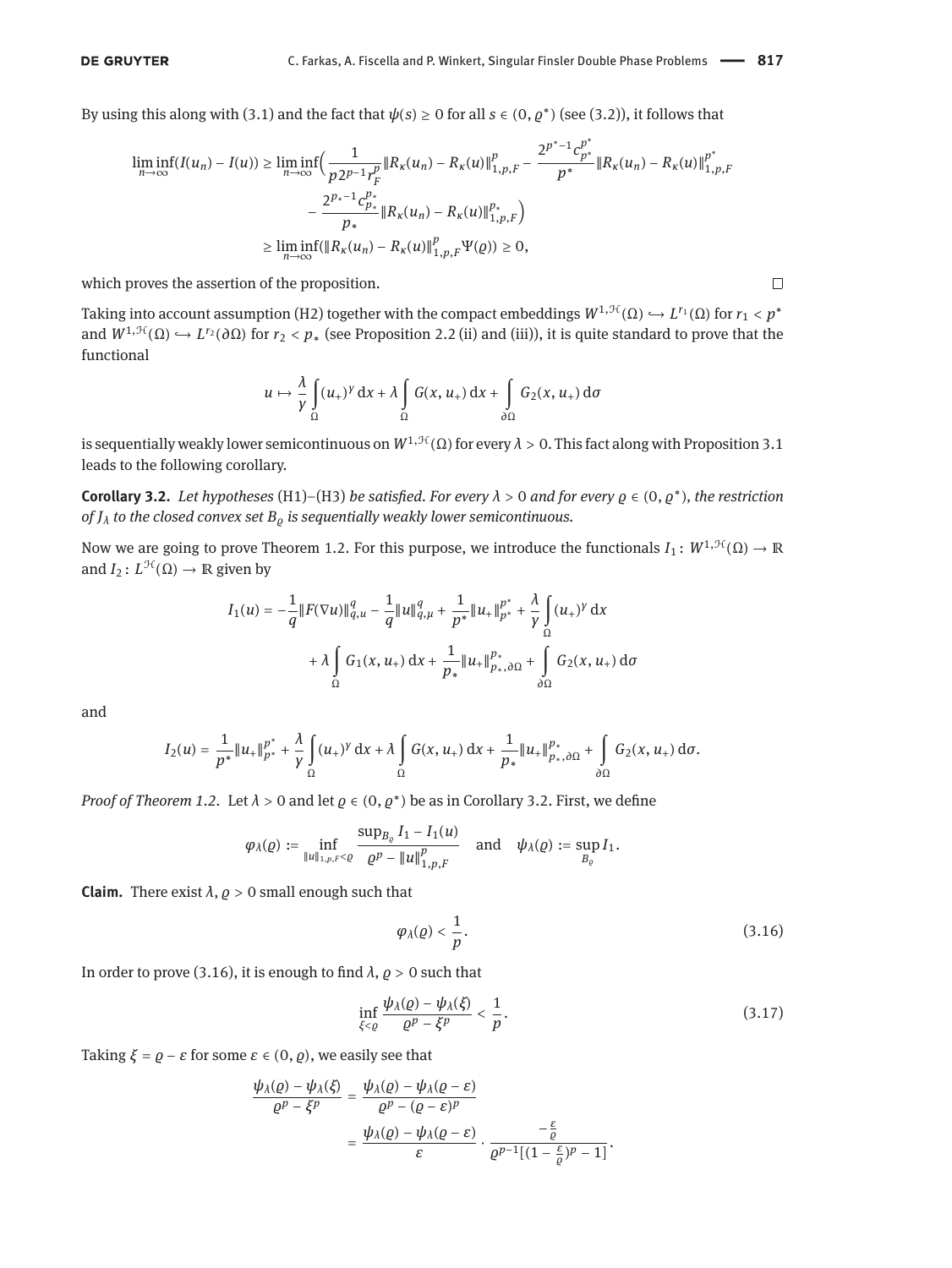#### 818 - C. Farkas, A. Fiscella and P. Winkert, Singular Finsler Double Phase Problems

#### **DE GRUYTER**

Therefore, if we pass to the limit as  $\varepsilon \to 0$ , then [\(3.17\)](#page-8-2) holds if

<span id="page-9-0"></span>
$$
\limsup_{\varepsilon \to 0^+} \frac{\psi_\lambda(\varrho) - \psi_\lambda(\varrho - \varepsilon)}{\varepsilon} < \varrho^{p-1} \tag{3.18}
$$

is satisfied.

Thus we have to verify [\(3.18\)](#page-9-0) to get our claim. First, note that

$$
\frac{1}{\varepsilon} |\psi_{\lambda}(\varrho) - \psi_{\lambda}(\varrho - \varepsilon)| = \frac{1}{\varepsilon} \left| \sup_{v \in B_1} I_1(\varrho v) - \sup_{v \in B_1} I_1((\varrho - \varepsilon)v) \right|
$$
  
\n
$$
\leq \frac{1}{\varepsilon} \sup_{v \in B_1} |I_1(\varrho v) - I_1((\varrho - \varepsilon)v)|
$$
  
\n
$$
\leq \frac{1}{\varepsilon} \sup_{v \in B_1} \left| \frac{(\varrho - \varepsilon)^q - \varrho^q}{q} \left[ \| F(\nabla v) \|_{q,\mu}^q + \| v \|_{q,\mu}^q \right] + I_2(\varrho v) - I_2((\varrho - \varepsilon)v) \right|.
$$

The growth conditions in (H2), along with the continuous embeddings  $W^{1,p}(\Omega) \hookrightarrow L^{p^*}(\Omega)$  as well as  $W^{1,p}(\Omega) \hookrightarrow L^{p}*(\partial\Omega)$ , yield

$$
\frac{\psi_{\lambda}(\varrho)-\psi_{\lambda}(\varrho-\varepsilon)}{\varepsilon} \leq \frac{1}{\varepsilon} \sup_{\|v\|_{1,p,F}\leq 1} \iint_{\Omega} \left| \int_{(\varrho-\varepsilon)v_{+}(x)}^{\varrho v_{+}(x)} \left[ t^{p^{*}-1} + \lambda t^{y-1} + \lambda g_{1}(x,t) \right] dt \right| dx
$$
\n
$$
+ \frac{1}{\varepsilon} \sup_{\|v\|_{1,p,F}\leq 1} \iint_{\partial\Omega} \left| \int_{(\varrho-\varepsilon)v_{+}(x)}^{\varrho v_{+}(x)} \left[ t^{p^{*}-1} + g_{2}(x,t) \right] dt \right| d\sigma
$$
\n
$$
\leq \frac{c_{p^{*}}^{p^{*}}}{p^{*}} \left| \frac{\varrho^{p^{*}} - (\varrho-\varepsilon)^{p^{*}}}{\varepsilon} \right| + \lambda \frac{c_{p^{*}}^{y} |\Omega|^{\frac{p^{*}-y}{p^{*}}}}{\gamma} \left| \frac{\varrho^{y} - (\varrho-\varepsilon)^{y}}{\varepsilon} \right|
$$
\n
$$
+ \lambda a_{1} \frac{c_{p^{*}}^{v_{1}} |\Omega|^{\frac{p^{*}-v_{1}}{p^{*}}} }{\nu_{1}} \right| \frac{\varrho^{v_{1}} - (\varrho-\varepsilon)^{v_{1}}}{\varepsilon} + \lambda b_{1} \frac{c_{p^{*}}^{\theta_{1}} |\Omega|^{\frac{p^{*}-\theta_{1}}{p^{*}}}}{\theta_{1}} \left| \frac{\varrho^{\theta_{1}} - (\varrho-\varepsilon)^{\theta_{1}}}{\varepsilon} \right|
$$
\n
$$
+ \frac{c_{p^{*}}^{p^{*}}}{p^{*}} \left| \frac{\varrho^{p_{*}} - (\varrho-\varepsilon)^{p_{*}}}{\varepsilon} \right| + a_{2} \frac{c_{p^{*}}^{v_{2}} |\partial\Omega|^{\frac{p_{*}-v_{2}}{p^{*}}}{\nu_{2}}}{\nu_{2}} \left| \frac{\varrho^{v_{2}} - (\varrho-\varepsilon)^{v_{2}}}{\varepsilon} \right|.
$$

Hence, we obtain

$$
\limsup_{\varepsilon \to 0^+} \frac{\psi_{\lambda}(\varrho) - \psi_{\lambda}(\varrho - \varepsilon)}{\varepsilon} \leq c_{p^*}^{p^*} \varrho^{p^*-1} + \lambda c_{p^*}^{\gamma} |\Omega|^{\frac{p^*-y}{p^*}} \varrho^{\gamma-1} + \lambda a_1 c_{p^*}^{\gamma_1} |\Omega|^{\frac{p^*-y_1}{p^*}} \varrho^{\gamma_1-1} + \lambda b_1 c_{p^*}^{\theta_1} |\Omega|^{\frac{p^*-q_1}{p^*}} \varrho^{\theta_1-1} + c_{p^*}^{p^*} \varrho^{p_*-1} + a_2 c_{p^*}^{\gamma_2} |\partial \Omega|^{\frac{p_*-y_2}{p^*}} \varrho^{\gamma_2-1}.
$$

Now, we consider the function  $\Lambda: (0, \infty) \to \mathbb{R}$  given by

$$
\Lambda(s)=\frac{s^{p-\gamma}-c_{p^*}^{p^*} s^{p^*-\gamma}-c_{p_*}^{p_*} s^{p_*-\gamma}-a_2 c_{p_*}^{\gamma_2} |\partial \Omega|^{\frac{p_*-\gamma_2}{p_*}} s^{\gamma_2-\gamma}}{c_{p^*}^{\gamma} |\Omega|^{\frac{p^*-\gamma}{p^*}}+a_1 c_{p^*}^{\gamma_1} |\Omega|^{\frac{p^*-\gamma_1}{p^*}} s^{\gamma_1-\gamma}+b_1 c_{p^*}^{\theta_1} |\Omega|^{\frac{p^*-\theta_1}{p^*}} s^{\theta_1-\gamma}}.
$$

We easily see that  $\lim_{s\to 0} \Lambda(s) = 0$ , and from L'Hospital's rule we verify that  $\lim_{s\to\infty} \Lambda(s) = -\infty$ . Moreover, since  $v_2 > p$  (see (H2)) and due to the continuity of  $\Lambda$ , we know that there exists  $s_0 > 0$  small enough such that  $\Lambda(s) > 0$  for all  $s \in (0, s_0)$ . Hence, we find  $s_{\text{max}} > 0$  such that

$$
\Lambda(s_{\max}) = \max_{s>0} \Lambda(s).
$$

Let us set

$$
\lambda_*:=\Lambda(\min\{s_{\max},\varrho^*\}).
$$

If we now take  $\lambda < \lambda_*$  and  $\varrho < \min\{s_{\max}, \varrho^*\}$ , then [\(3.18\)](#page-9-0) is satisfied, and so [\(3.16\)](#page-8-1). This proves the claim.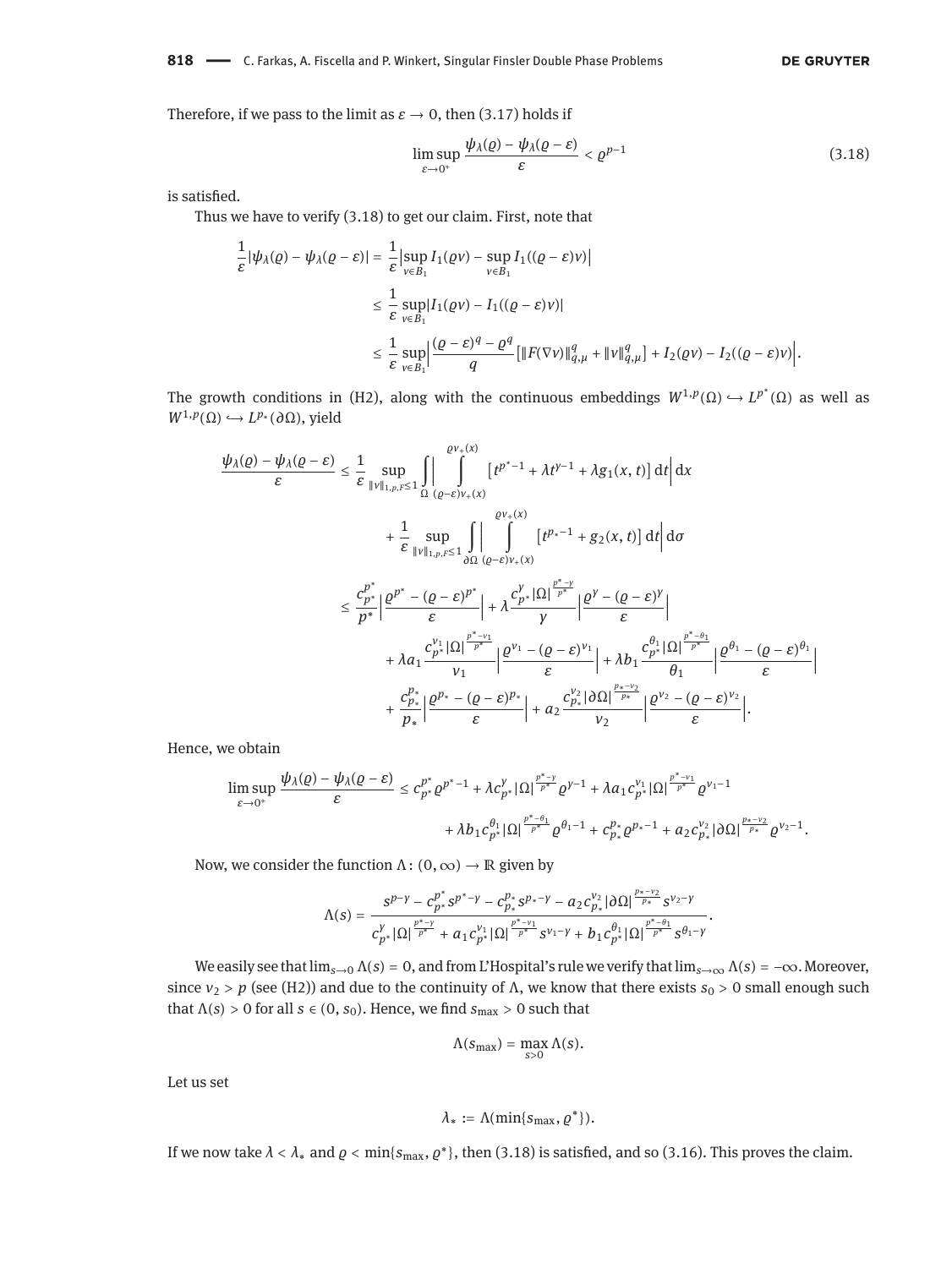From the claim we know that there exists an element  $\hat{u} \in W^{1,\mathcal{H}}(\Omega)$  with  $\|\hat{u}\|_{1,p,F} \leq \varrho$  such that

<span id="page-10-0"></span>
$$
J_{\lambda}(\hat{u}) < \frac{1}{p} \varrho^{p} - I_{1}(u_{1}) \quad \text{for all } u_{1} \in B_{\varrho}.\tag{3.19}
$$

From Corollary [3.2](#page-8-0) we know that *Jλ*|*Bϱ* is sequentially weakly lower semicontinuous. Therefore,

$$
J_\lambda\colon W^{1,\mathcal{H}}(\Omega)\to\mathbb{R}
$$

restricted to  $B_{\varrho}$  has a global minimizer  $u \in W^{1,\mathcal{H}}(\Omega)$  with  $||u||_{1,p,F} \leq \varrho$ . Suppose that  $||u||_{1,p,F} = \varrho$ . Then we have from [\(3.19\)](#page-10-0) that

$$
J_{\lambda}(u)=\frac{1}{p}\varrho^{p}-I_{1}(u)>J_{\lambda}(\hat{u}),
$$

which is a contradiction. We conclude that  $u \in B_\varrho$  is a local minimizer for  $J_\lambda$  with  $||u||_{1,p,F} < \varrho$  for  $\lambda < \lambda_*$ .

We claim that *u*  $\neq$  0. Let *v*  $\in$  *W*<sup>1,H</sup>( $\Omega$ ) be such that *v* > 0 and let *t* > 0. Then we have

$$
J_{\lambda}(tv) = \frac{t^p}{p} \|F(\nabla v)\|_p^p + \frac{t^q}{q} \|F(\nabla v)\|_{q,\mu}^q + \frac{t^p}{p} \|v\|_p^p + \frac{t^q}{q} \|v\|_{q,\mu}^q - \frac{t^{p^*}}{p^*} \|v\|_{p^*}^{p^*} - \lambda \frac{t^{\gamma}}{\gamma} \int_{\Omega} v^{\gamma} dx - \lambda \frac{a_1 t^{\nu_1}}{\nu_1} \|v\|_{\nu_1}^{\nu_1} - \lambda \frac{b_1 t^{\theta_1}}{\theta_1} \|v\|_{\theta_1}^{\theta_1} - \frac{t^{p_*}}{p_*} \|v\|_{p_*,\partial\Omega}^{\rho_*} - \frac{a_2 t^{\nu_2}}{\nu_2} \|v\|_{\nu_2,\partial\Omega}^{\nu_2},
$$

which implies  $J_\lambda(tv) < 0$  for  $t > 0$  sufficiently small. Thus,  $u \neq 0$ .

Let us now prove that  $u \in W^{1, \mathcal{H}}(\Omega)$  is nonnegative a.e. in  $\Omega$ . First, we observe that  $u + tu \in B_{\varrho}$  and  $(u + tu_{-})_{+} = u_{+}$  for *t* > 0 sufficiently small. Using this fact, we have

$$
0 \leq \frac{J_{\lambda}(u + tu_{-}) - J_{\lambda}(u)}{t}
$$
  
=  $\frac{1}{p} \int_{\Omega} \frac{F^{p}(\nabla(u + tu_{-})) - F^{p}(\nabla u)}{t} dx + \frac{1}{q} \int_{\Omega} \mu(x) \frac{F^{q}(\nabla(u + tu_{-})) - F^{q}(\nabla u)}{t} dx$   
+  $\frac{1}{p} \int_{\Omega} \frac{|u + tu_{-}|^{p} - |u|^{p}}{t} dx + \frac{1}{q} \int_{\Omega} \mu(x) \frac{|u + tu_{-}|^{q} - |u|^{q}}{t} dx.$ 

From this, we conclude

$$
0 \le \lim_{t \to 0^+} \frac{J_\lambda(u + tu_-) - J_\lambda(u)}{t}
$$
  
= 
$$
\int_{\Omega} F^{p-1}(\nabla u) \nabla F(\nabla u) \cdot \nabla u_- \, dx + \int_{\Omega} \mu(x) F^{q-1}(\nabla u) \nabla F(\nabla u) \cdot \nabla u_- \, dx
$$
  
+ 
$$
\int_{\Omega} |u|^{p-2} u u_- \, dx + \int_{\Omega} \mu(x) |u|^{q-2} u u_- \, dx.
$$

However, from Proposition [2.1](#page-3-1) (iii) we know that

$$
\int_{\Omega} F(\nabla u)^{p-1} \nabla F(\nabla u) \cdot \nabla u_{-} \, \mathrm{d}x = -\int_{\Omega} F^{p-1}(\nabla u_{-}) \nabla F(\nabla u_{-}) \cdot \nabla u_{-} \, \mathrm{d}x
$$
\n
$$
= -\|F(\nabla u_{-})\|_{p}^{p}
$$

and

$$
\int_{\Omega} \mu(x) F^{q-1}(\nabla u) \nabla F(\nabla u) \cdot \nabla u_{-} \, \mathrm{d}x = -\|F(\nabla u_{-})\|_{q,\mu}^q.
$$

This leads to

$$
0 \le \lim_{t \to 0} \frac{J_{\lambda}(u + tu_{-}) - J_{\lambda}(u)}{t}
$$
  
=  $-\|F(\nabla u_{-})\|_{p}^{p} - \|F(\nabla u_{-})\|_{q,\mu}^{q} - \|u_{-}\|_{p}^{p} - \|u_{-}\|_{q,\mu}^{q} \le 0.$ 

Therefore,  $u_-=0$ , and so  $u \ge 0$  a.e. in  $\Omega$ .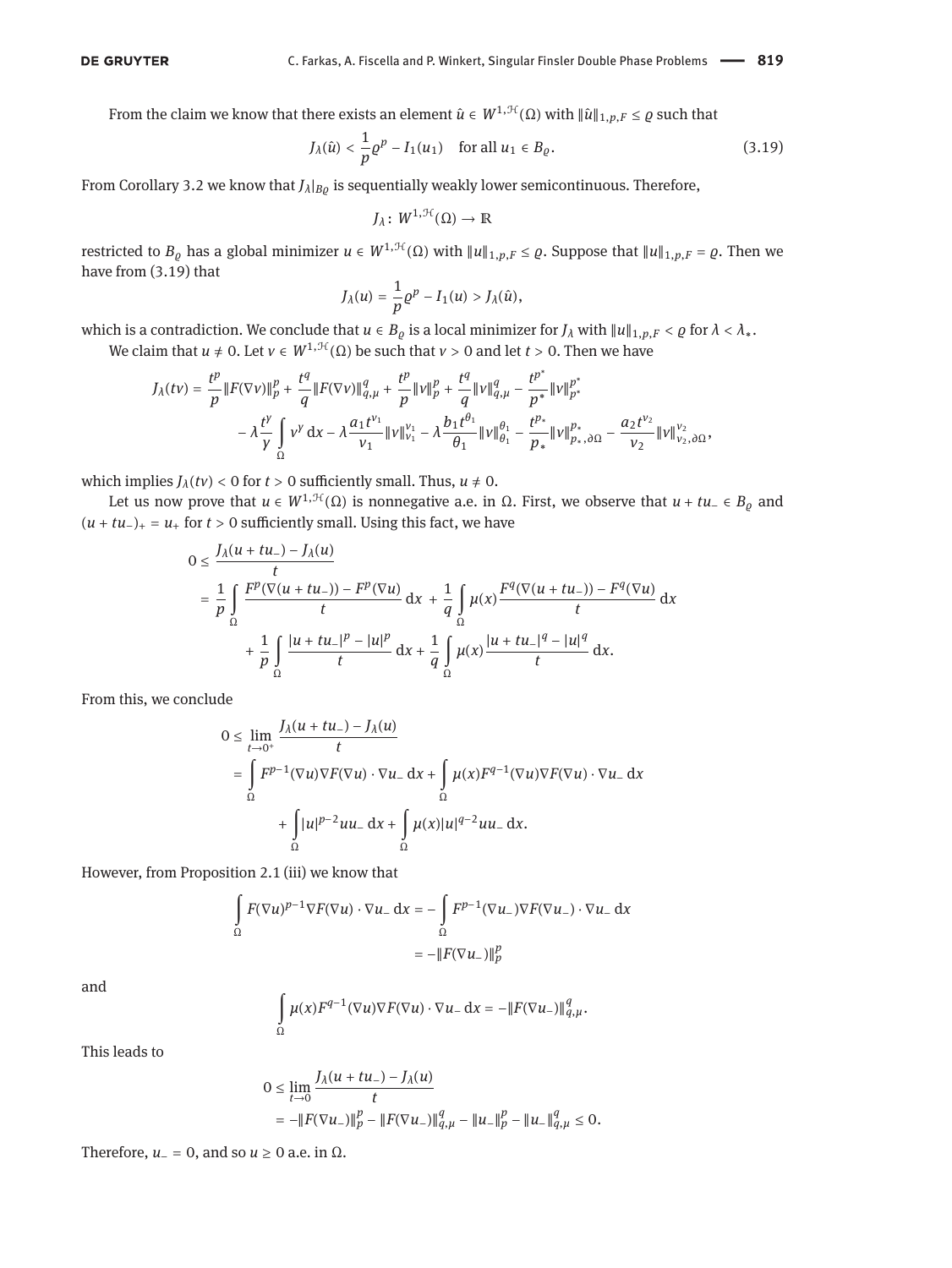Let us now show that *u* is positive in Ω. We argue indirectly and suppose there is a set *C* with positive measure such that  $u = 0$  in *C*. Let  $\varphi \in W^{1, \mathcal{H}}(\Omega)$  with  $\varphi > 0$  and let  $t > 0$  small enough such that  $u + t\varphi \in B_{\sigma}$ and  $(u + t\varphi)^{\gamma} > u^{\gamma}$  a.e. in  $\Omega$ . We obtain

$$
0 \leq \frac{J_{\lambda}(u + t\varphi) - J_{\lambda}(u)}{t}
$$
\n
$$
= \frac{1}{p} \frac{\|F(\nabla(u + t\varphi))\|_{p}^{p} - \|F(\nabla u)\|_{p}^{p}}{t} + \frac{1}{q} \frac{\|F(\nabla(u + t\varphi))\|_{q,\mu}^{q} - \|F(\nabla u)\|_{q,\mu}^{q}}{t}
$$
\n
$$
+ \frac{1}{p} \frac{\|u + t\varphi\|_{p}^{p} - \|u\|_{p}^{p}}{t} + \frac{1}{q} \frac{\|u + t\varphi\|_{q,\mu}^{q} - \|u\|_{q,\mu}^{q}}{t} - \frac{1}{p^{*}} \frac{\|u + t\varphi\|_{p^{*}}^{p^{*}} - \|u\|_{p^{*}}^{p}}{t}
$$
\n
$$
- \frac{\lambda}{\gamma t^{1-\gamma}} \int_{C} \varphi^{y} dx - \frac{\lambda}{\gamma} \int_{\Omega \setminus C} \frac{(u + t\varphi)^{\gamma} - u^{\gamma}}{t} dx - \lambda \int_{\Omega} \frac{G_{1}(x, u + t\varphi) - G_{1}(x, u)}{t} dx
$$
\n
$$
- \frac{1}{p_{*}} \frac{\|u + t\varphi\|_{p_{*},\partial\Omega}^{p^{*}} - \|u\|_{p_{*},\partial\Omega}^{p^{*}}}{t} - \int_{\partial\Omega} \frac{G_{2}(x, u + t\varphi) - G_{2}(x, u)}{t} d\sigma
$$
\n
$$
< \frac{1}{p} \frac{\|F(\nabla(u + t\varphi))\|_{p}^{p} - \|F(\nabla u)\|_{p}^{p}}{t} + \frac{1}{q} \frac{\|F(\nabla(u + t\varphi))\|_{q,\mu}^{q} - \|F(\nabla u)\|_{q,\mu}^{q}}{t}
$$
\n
$$
+ \frac{1}{p} \frac{\|u + t\varphi\|_{p}^{p} - \|u\|_{p}^{p}}{t} + \frac{1}{q} \frac{\|u + t\varphi\|_{q,\mu}^{q} - \|u\|_{q,\mu}^{q}}{t} - \frac{1}{p^{*}} \frac{\|u + t\varphi\|_{p^{*}}^{p^{*}} - \|u\|_{p^{
$$

This yields

$$
0 \leq \frac{J_{\lambda}(u+t\varphi) - J_{\lambda}(u)}{t} \to -\infty \quad \text{as } t \to 0^+,
$$

a contradiction. Hence, *u* > 0 a.e. in Ω.

Next we want to show that

<span id="page-11-2"></span><span id="page-11-1"></span>
$$
u^{\gamma-1}\varphi \in L^1(\Omega) \quad \text{for all } \varphi \in W^{1,\mathcal{H}}(\Omega) \tag{3.20}
$$

and

$$
\int_{\Omega} (F(\nabla u)^{p-1} + \mu(x) F(\nabla u)^{q-1}) \nabla F(\nabla u) \cdot \nabla \varphi \, dx + \int_{\Omega} u^{p-1} \varphi \, dx + \int_{\Omega} \mu(x) u^{q-1} \varphi \, dx - \int_{\Omega} u^{p^* - 1} \varphi \, dx
$$

$$
- \lambda \int_{\Omega} u^{y-1} \varphi \, dx - \lambda \int_{\Omega} g_1(x, u) \varphi \, dx - \int_{\partial \Omega} u^{p^* - 1} \varphi \, d\sigma - \int_{\partial \Omega} g_2(x, u) \varphi \, d\sigma \ge 0 \tag{3.21}
$$

for all  $\varphi \in W^{1, \mathcal{H}}(\Omega)$  with  $\varphi \geq 0$ .

Now, we choose *φ* ∈ *W*<sup>1, H</sup>(Ω) with *φ* ≥ 0 and fix a decreasing sequence  $\{t_n\}_{n\in\mathbb{N}}$  ⊆ (0, 1] such that  $\lim_{n\to\infty} t_n = 0$ . It is clear that the functions

$$
h_n(x)=\frac{(u(x)+t_n\varphi(x))^{\gamma}-u(x)^{\gamma}}{t_n},\quad n\in\mathbb{N},
$$

are measurable and nonnegative. Moreover, we have

$$
\lim_{n\to\infty} h_n(x) = \gamma u(x)^{\gamma-1} \varphi(x) \quad \text{for a.a. } x \in \Omega.
$$

Applying Fatou's lemma gives

<span id="page-11-0"></span>
$$
\int_{\Omega} u^{\gamma - 1} \varphi \, dx \le \frac{1}{\gamma} \liminf_{n \to \infty} \int_{\Omega} h_n \, dx.
$$
\n(3.22)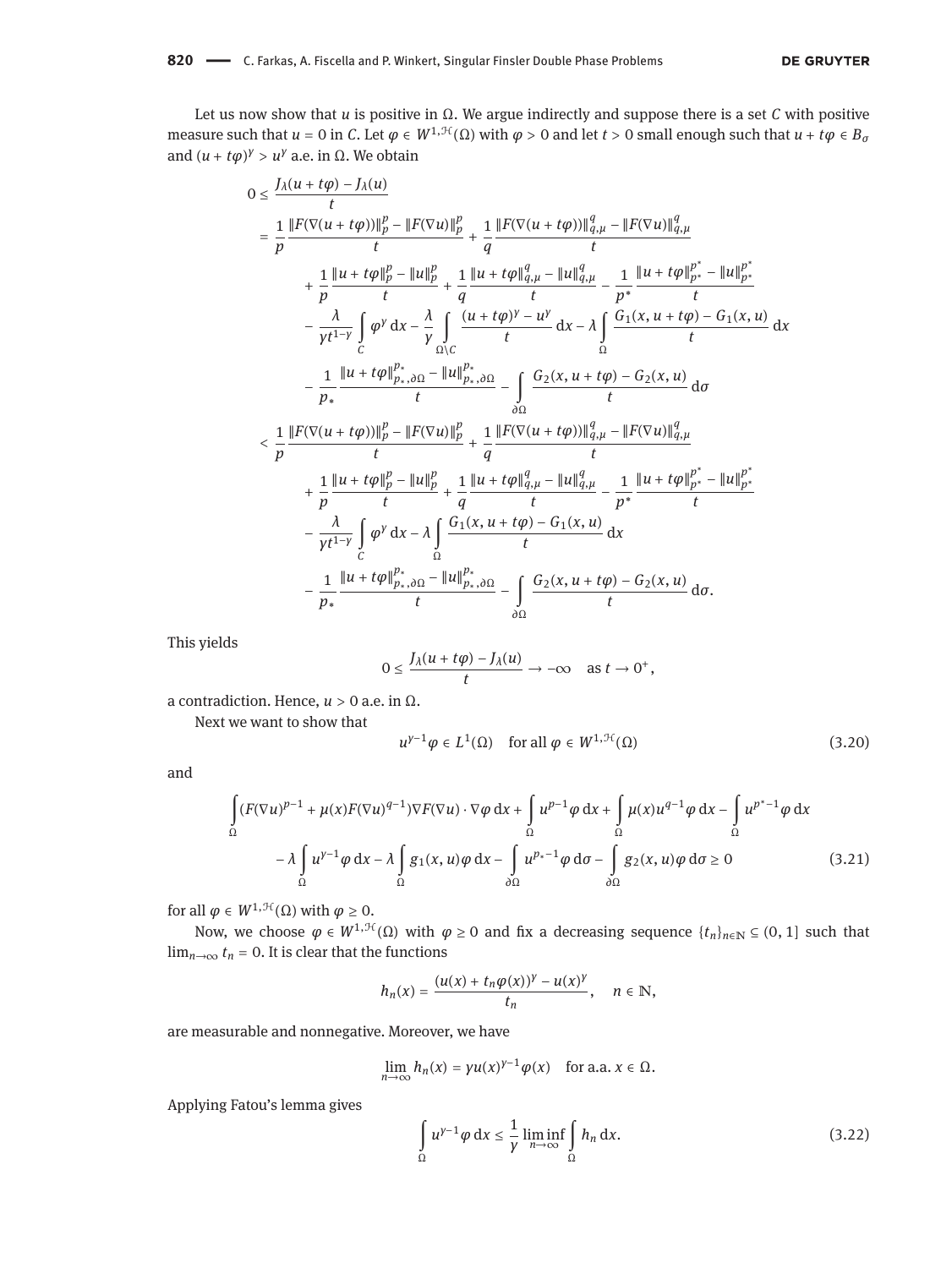Then, for  $n \in \mathbb{N}$  large enough, we obtain

$$
0 \leq \frac{J_{\lambda}(u + t\varphi) - J_{\lambda}(u)}{t}
$$
  
\n
$$
= \frac{1}{p} \frac{\|F(\nabla(u + t_{n}\varphi))\|_{p}^{p} - \|F(\nabla u)\|_{p}^{p}}{t_{n}} + \frac{1}{q} \frac{\|F(\nabla(u + t_{n}\varphi))\|_{q,\mu}^{q} - \|F(\nabla u)\|_{q,\mu}^{q}}{t_{n}} + \frac{1}{p} \frac{\|u + t_{n}\varphi\|_{p}^{p} - \|u\|_{p}^{p}}{t_{n}} + \frac{1}{q} \frac{\|u + t_{n}\varphi\|_{q,\mu}^{q} - \|u\|_{q,\mu}^{q}}{t_{n}} - \frac{1}{p^{*}} \frac{\|u + t_{n}\varphi\|_{p^{*}}^{p^{*}} - \|u\|_{p^{*}}^{p}}{t_{n}} - \frac{\lambda}{\gamma} \int_{\Omega} h_{n} dx - \lambda \int_{\Omega} \frac{G_{1}(x, u + t_{n}\varphi) - G_{1}(x, u)}{t_{n}} dx - \frac{1}{p_{*}} \frac{\|u + t_{n}\varphi\|_{p_{*},\partial\Omega}^{p^{*}} - \|u\|_{p_{*},\partial\Omega}^{p^{*}}}{t_{n}} - \int_{\partial\Omega} \frac{G_{2}(x, u + t_{n}\varphi) - G_{2}(x, u)}{t_{n}} d\sigma.
$$

Passing to the limit as  $n \to \infty$  in the inequality above and using [\(3.22\)](#page-11-0), we derive [\(3.20\)](#page-11-1) and have

$$
\lambda \int_{\Omega} u^{\gamma-1} \varphi \, dx \leq \int_{\Omega} (F(\nabla u)^{p-1} + \mu(x) F(\nabla u)^{q-1}) \nabla F(\nabla u) \cdot \nabla \varphi \, dx \n+ \int_{\Omega} u^{p-1} \varphi \, dx + \int_{\Omega} \mu(x) u^{q-1} \varphi \, dx - \int_{\Omega} u^{p^* - 1} \varphi \, dx \n- \lambda \int_{\Omega} u^{\gamma - 1} \varphi \, dx - \lambda \int_{\Omega} g_1(x, u) \varphi \, dx - \int_{\partial \Omega} u^{p^* - 1} \varphi \, d\sigma - \int_{\partial \Omega} g_2(x, u) \varphi \, d\sigma,
$$

which shows [\(3.21\)](#page-11-2). Note that it is sufficient to prove the integrability in [\(3.20\)](#page-11-1) for nonnegative test functions  $\varphi \in W^{1, \mathcal{H}}(\Omega)$ .

Now, let *ε* ∈ (0, 1) be such that  $(1 + t)u ∈ B<sub>σ</sub>$  for all  $t ∈ [-ε, ε]$ . Note that the function  $β(t) := J<sub>λ</sub>((1 + t)u)$ has a local minimum in zero. We apply again Proposition [2.1](#page-3-1) (iii) in order to get

<span id="page-12-0"></span>
$$
0 = \beta'(0) = \lim_{t \to 0} \frac{J_{\lambda}((1+t)u) - J_{\lambda}(u)}{t}
$$
  
=  $||F(\nabla u)||_p^p + ||F(\nabla u)||_{q,\mu}^q + ||u||_p^p + ||u||_{q,\mu}^q - ||u||_{p^*}^{p^*}$   

$$
- \lambda \int_{\Omega} u^{\gamma} dx - \lambda \int_{\Omega} g_1(x, u)u dx - ||u||_{p_*,\partial\Omega}^{p_*} - \int_{\partial\Omega} g_2(x, u)u d\sigma.
$$
 (3.23)

Finally, we need to show that *u* is a positive weak solution of [\(1.4\)](#page-1-2). To this end, let  $v \in W^{1, \mathcal{H}}(\Omega)$  and take the test function  $\varphi = (u + \varepsilon v)_+ \in W^{1, \mathcal{H}}(\Omega)$  in [\(3.21\)](#page-11-2). Taking [\(3.23\)](#page-12-0) into account, we have

$$
0 \leq \int_{\{u+\varepsilon v\geq 0\}} (F^{p-1}(\nabla u) + \mu(x)F^{q-1}(\nabla u))\nabla F(\nabla u) \cdot \nabla (u + \varepsilon v) dx
$$
  
+ 
$$
\int_{\{u+\varepsilon v\geq 0\}} (u^{p-1} + \mu(x)u^{q-1})(u + \varepsilon v) dx - \int_{\Omega} u^{p^*-1}(u + \varepsilon v) dx
$$
  
- 
$$
\lambda \int_{\Omega} u^{\gamma-1}(u + \varepsilon v) dx - \lambda \int_{\Omega} g_1(x, u)(u + \varepsilon v) dx - \int_{\partial \Omega} (u^{p_*-1} + g_2(x, u))(u + \varepsilon v) d\sigma
$$
  
= 
$$
||F(\nabla u)||_p^p + ||F(\nabla u)||_{q,\mu}^q + ||u||_p^p + ||u||_{q,\mu}^q - ||u||_{p^*}^{p^*} - \lambda \int_{\Omega} u^y dx
$$
  
- 
$$
\lambda \int_{\Omega} g_1(x, u)u dx - ||u||_{p_*,\partial \Omega}^{p_*} - \int_{\partial \Omega} g_2(x, u)u d\sigma
$$
  
+ 
$$
\varepsilon \int_{\Omega} F^{p-1}(\nabla u) \nabla F(\nabla u) \cdot \nabla v dx + \varepsilon \int_{\Omega} \mu(x) F^{q-1}(\nabla u) \nabla F(\nabla u) \cdot \nabla v dx
$$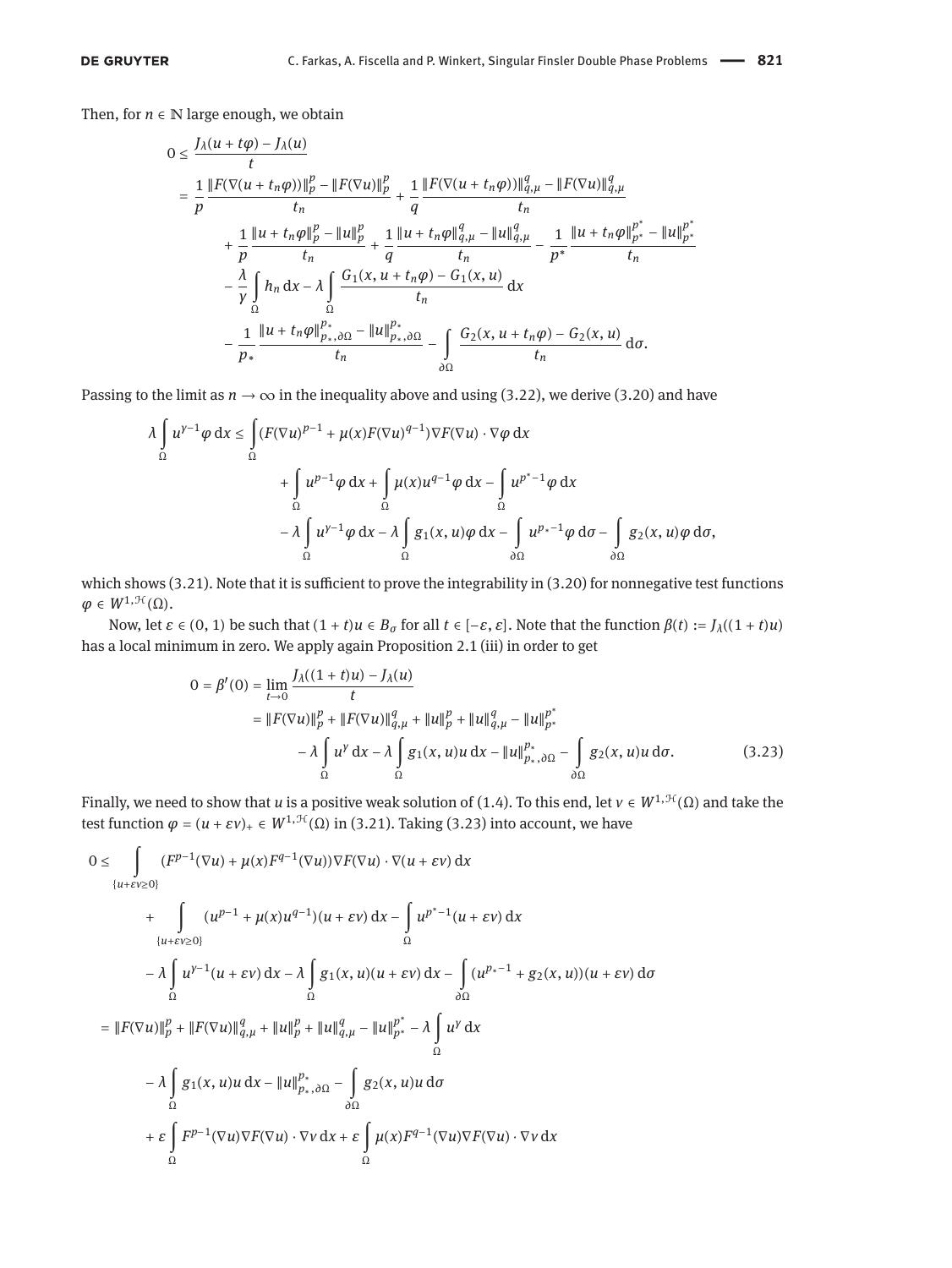#### 822 - C. Farkas, A. Fiscella and P. Winkert, Singular Finsler Double Phase Problems

#### **DE GRUYTER**

+ 
$$
\varepsilon \int_{\Omega} u^{p-1}v \,dx + \varepsilon \int_{\Omega} \mu(x)u^{q-1}v \,dx - \varepsilon \int_{\Omega} u^{p^*-1}v \,dx - \varepsilon \lambda \int_{\Omega} u^{y^*-1}v \,dx
$$
  
\n-  $\varepsilon \lambda \int_{\Omega} g_1(x, u)v \,dx - \varepsilon \int_{\partial \Omega} u^{p_x-1}v \,dx - \varepsilon \int_{\partial \Omega} g_2(x, u)v \,d\sigma$   
\n-  $\int_{\{u+v\vee 0\}} F^p(\nabla u) \,dx - \varepsilon \int_{\{u+v\vee 0\}} F^{p-1}(\nabla u)\nabla F(\nabla u) \cdot \nabla v \,dx$   
\n-  $\int_{\{u+v\vee 0\}} u(x)F^q(\nabla u) \,dx - \varepsilon \int_{\{u+v\vee 0\}} \mu(x)F^{q-1}(\nabla u)\nabla F(\nabla u) \cdot \nabla v \,dx$   
\n-  $\int_{\{u+v\vee 0\}} u^{p-1}(u+\varepsilon v) \,dx - \int_{\{u+v\vee 0\}} u(x)u^{q-1}(u+\varepsilon v) \,dx$   
\n+  $\int_{\{u+v\vee 0\}} u^{p^*-1}(u+\varepsilon v) \,dx + \lambda \int_{\{u+v\vee 0\}} u^{p^*-1}(u+\varepsilon v) \,d\sigma$   
\n+  $\lambda \int_{\{u+v\vee 0\}} g_1(x, u)(u+\varepsilon v) \,dx + \int_{\partial \Omega} u^{p^*-1}(u+\varepsilon v) \,d\sigma + \int_{\partial \Omega} g_2(x, u)(u+\varepsilon v) \,d\sigma$   
\n $\leq \varepsilon \Biggl[ \int_{\Omega} (F^{p-1}(\nabla u) + \mu(x)F^{q-1}(\nabla u))\nabla F(\nabla u) \cdot \nabla v \,dx + \int_{\Omega} u^{p-1}v \,dx$   
\n+  $\int_{\Omega} \mu(x)u^{q-1}v \,dx - \int_{\Omega} u^{p^*-1}v \,dx - \lambda \int_{\Omega} g_1(x, u)v \,dx - \int_{\partial$ 

Note that the measure of the set  $\{u + \varepsilon v < 0\}$  goes to 0 as  $\varepsilon \to 0$ . Hence,

<span id="page-13-0"></span>
$$
\int_{\{u+\varepsilon v<0\}} F^{p-1}(\nabla u) \nabla F(\nabla u) \nabla v \, dx \to 0 \quad \text{as } \varepsilon \to 0,
$$
  

$$
\int_{\{u+\varepsilon v<0\}} \mu(x) F^{q-1}(\nabla u) \nabla F(\nabla u) \nabla v \, dx \to 0 \quad \text{as } \varepsilon \to 0,
$$
  

$$
\int_{\{u+\varepsilon v<0\}} u^{p-1} v \, dx \to 0 \quad \text{as } \varepsilon \to 0,
$$
  

$$
\int_{\{u+\varepsilon v<0\}} \mu(x) u^{q-1} v \, dx \to 0 \quad \text{as } \varepsilon \to 0.
$$

Therefore, dividing the inequality [\(3.24\)](#page-13-0) by  $\varepsilon$  and passing to the limit as  $\varepsilon \to 0$ , we conclude that

$$
\int_{\Omega} (F(\nabla u)^{p-1} + \mu(x)F(\nabla u)^{q-1})\nabla F(\nabla u) \cdot \nabla v \, dx + \int_{\Omega} u^{p-1}v \, dx + \int_{\Omega} \mu(x)u^{q-1}v \, dx
$$

$$
- \int_{\Omega} u^{p^*-1}v \, dx - \lambda \int_{\Omega} u^{\gamma-1}v \, dx - \lambda \int_{\Omega} g_1(x, u)v \, dx - \int_{\partial \Omega} u^{p^*-1}v \, d\sigma - \int_{\partial \Omega} g_2(x, u)v \, d\sigma \ge 0.
$$

Since  $v \in W^{1,\mathcal{H}}(\Omega)$  was arbitrary chosen, we see from the last inequality that equality must hold. Therefore, *u* ∈  $W^{1,\mathcal{H}}(\Omega)$  is a weak solution of problem [\(1.4\)](#page-1-2) in the sense of Definition [1.1.](#page-2-2)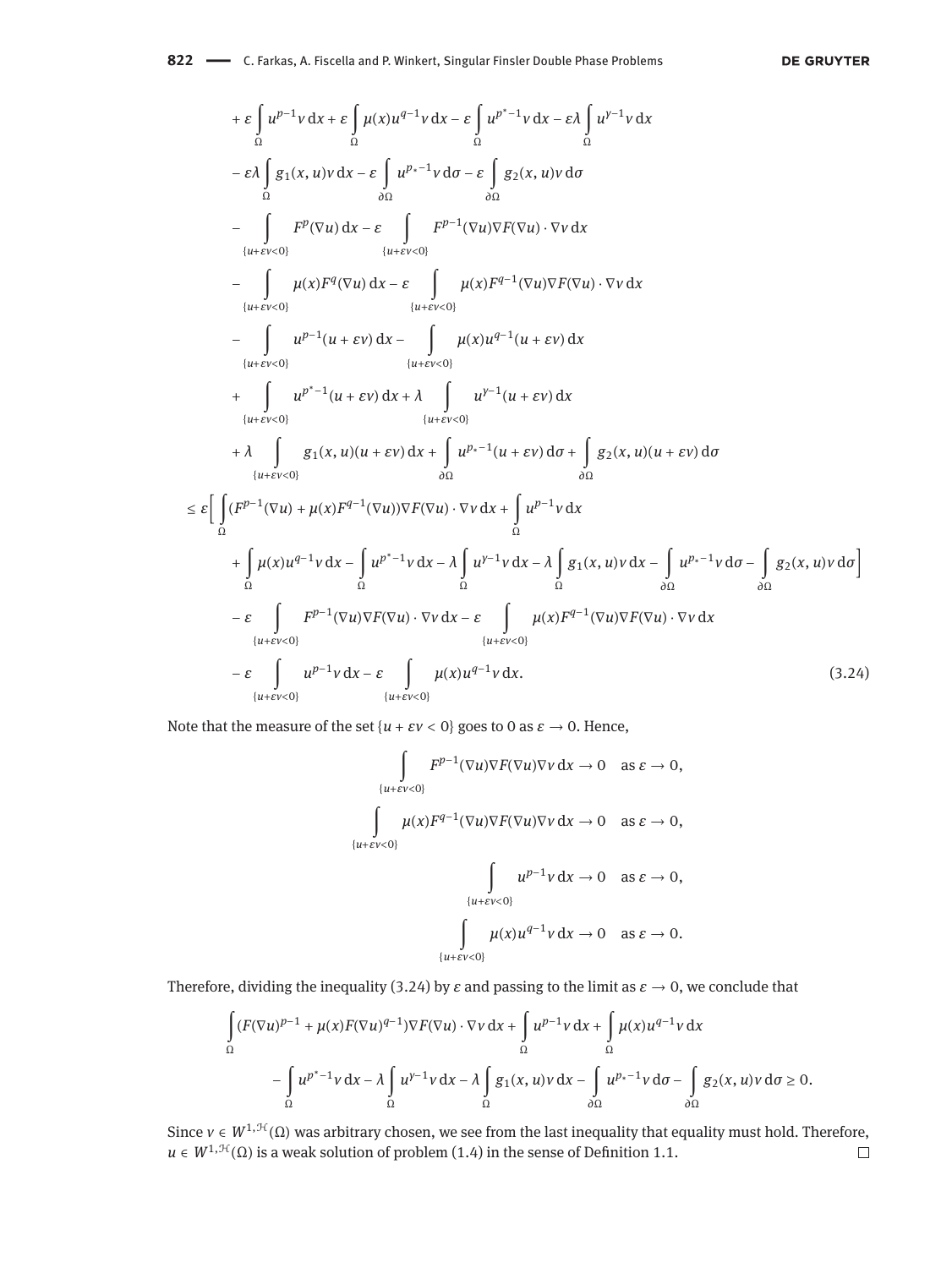**Acknowledgment:** The authors wish to thank the knowledgeable referee for his/her remarks in order to improve the paper.

**Funding:** C. Farkas was supported by the National Research, Development and Innovation Fund of Hungary, financed under the K\_18 funding scheme, Project No. 127926 and by the Sapientia Foundation  $-$ Institute for Scientific Research, Romania, Project No. 17/11.06.2019. A. Fiscella is member of the Gruppo Nazionale per l'Analisi Matematica, la Probabilità e le loro Applicazioni (GNAMPA) of the Istituto Nazionale di Alta Matematica "G. Severi" (INdAM). A. Fiscella realized the manuscript within the auspices of the INdAM-GNAMPA project titled "Equazioni alle derivate parziali: problemi e modelli" (Prot\_20191219-143223-545), of the FAPESP Project titled "Operators with non standard growth" (2019/23917-3), of the FAPESP Thematic Project titled "Systems and partial differential equations" (2019/02512-5) and of the CNPq Project titled "Variational methods for singular fractional problems" (3787749185990982).

## **References**

- <span id="page-14-17"></span>[1] A. Bahrouni, V. D. Rădulescu and P. Winkert, Double phase problems with variable growth and convection for the Baouendi–Grushin operator, *Z. Angew. Math. Phys.* **71** (2020), no. 6, Paper No. 183.
- <span id="page-14-19"></span>[2] D. Bao, S.-S. Chern and Z. Shen, *An Introduction to Riemann–Finsler Geometry*, Springer, New York, 2000.
- <span id="page-14-18"></span>[3] G. Barletta and E. Tornatore, Elliptic problems with convection terms in Orlicz spaces, *J. Math. Anal. Appl.* **495** (2021), no. 2, Article ID 124779.
- <span id="page-14-0"></span>[4] P. Baroni, M. Colombo and G. Mingione, Harnack inequalities for double phase functionals, *Nonlinear Anal.* **121** (2015), 206–222.
- [5] P. Baroni, M. Colombo and G. Mingione, Nonautonomous functionals, borderline cases and related function classes, *St. Petersburg Math. J.* **27** (2016), 347–379.
- <span id="page-14-1"></span>[6] P. Baroni, M. Colombo and G. Mingione, Regularity for general functionals with double phase, *Calc. Var. Partial Differential Equations* **57** (2018), no. 2, Paper No. 62.
- <span id="page-14-2"></span>[7] P. Baroni, T. Kuusi and G. Mingione, Borderline gradient continuity of minima, *J. Fixed Point Theory Appl.* **15** (2014), no. 2, 537–575.
- <span id="page-14-8"></span>[8] G. Bellettini and M. Paolini, Anisotropic motion by mean curvature in the context of Finsler geometry, *Hokkaido Math. J.* **25** (1996), no. 3, 537–566.
- <span id="page-14-9"></span>[9] M. Belloni, V. Ferone and B. Kawohl, Isoperimetric inequalities, Wulff shape and related questions for strongly nonlinear elliptic operators, *Z. Angew. Math. Phys.* **54** (2003), no. 5, 771–783.
- <span id="page-14-3"></span>[10] S.-S. Byun and J. Oh, Regularity results for generalized double phase functionals, *Anal. PDE* **13** (2020), no. 5, 1269–1300.
- <span id="page-14-15"></span>[11] Z.-Y. Chen, B. Ge, W.-S. Yuan and X.-F. Cao, Existence of solution for double-phase problem with singular weights, *Adv. Math. Phys.* **2020** (2020), Article ID 5376013.
- <span id="page-14-7"></span>[12] A. Cianchi and P. Salani, Overdetermined anisotropic elliptic problems, *Math. Ann.* **345** (2009), no. 4, 859–881.
- <span id="page-14-16"></span>[13] F. Colasuonno and M. Squassina, Eigenvalues for double phase variational integrals, *Ann. Mat. Pura Appl. (4)* **195** (2016), no. 6, 1917–1959.
- <span id="page-14-4"></span>[14] M. Colombo and G. Mingione, Bounded minimisers of double phase variational integrals, *Arch. Ration. Mech. Anal.* **218** (2015), no. 1, 219–273.
- <span id="page-14-5"></span>[15] M. Colombo and G. Mingione, Regularity for double phase variational problems, *Arch. Ration. Mech. Anal.* **215** (2015), no. 2, 443–496.
- <span id="page-14-13"></span>[16] Á. Crespo-Blanco, L. Gasiński, P. Harjulehto and P. Winkert, A new class of double phase variable exponent problems: Existence and uniqueness, preprint (2021), [https://arxiv.org/abs/2103.08928.](https://arxiv.org/abs/2103.08928)
- <span id="page-14-14"></span>[17] Á. Crespo-Blanco, N. S. Papageorgiou and P. Winkert, Parametric superlinear double phase problems with singular term and critical growth on the boundary, preprint (2021), [https://arxiv.org/abs/2106.15511.](https://arxiv.org/abs/2106.15511)
- <span id="page-14-6"></span>[18] C. De Filippis and G. Palatucci, Hölder regularity for nonlocal double phase equations, *J. Differential Equations* **267** (2019), no. 1, 547–586.
- <span id="page-14-11"></span>[19] F. Della Pietra, G. di Blasio and N. Gavitone, Sharp estimates on the first Dirichlet eigenvalue of nonlinear elliptic operators via maximum principle, *Adv. Nonlinear Anal.* **9** (2020), no. 1, 278–291.
- <span id="page-14-10"></span>[20] F. Della Pietra and N. Gavitone, Sharp estimates and existence for anisotropic elliptic problems with general growth in the gradient, *Z. Anal. Anwend.* **35** (2016), no. 1, 61–80.
- <span id="page-14-12"></span>[21] F. Della Pietra, N. Gavitone and G. Piscitelli, On the second Dirichlet eigenvalue of some nonlinear anisotropic elliptic operators, *Bull. Sci. Math.* **155** (2019), 10–32.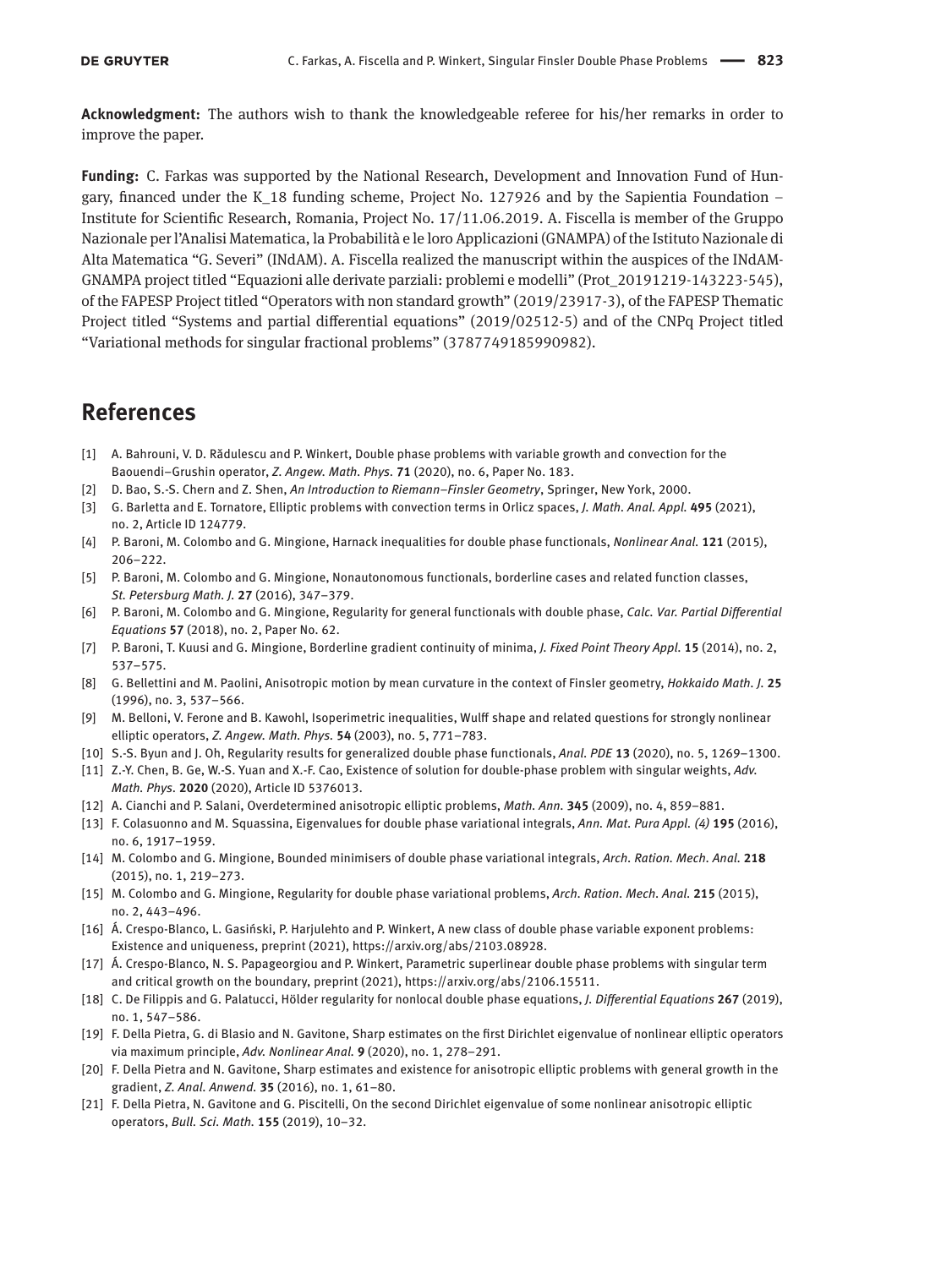- <span id="page-15-6"></span>[22] A. Dinghas, Über einen geometrischen Satz von Wulff für die Gleichgewichtsform von Kristallen, *Z. Kristallogr. Mineral. Petrogr.* **105** (1944), 304–314.
- <span id="page-15-18"></span>[23] S. El Manouni, G. Marino and P. Winkert, Existence results for double phase problems depending on Robin and Steklov eigenvalues for the *p*-Laplacian, *Adv. Nonlinear Anal.* **11** (2022), no. 1, 304–320.
- <span id="page-15-12"></span>[24] X. Fan, An imbedding theorem for Musielak-Sobolev spaces, *Nonlinear Anal.* **75** (2012), no. 4, 1959–1971.
- <span id="page-15-27"></span>[25] F. Faraci and C. Farkas, A quasilinear elliptic problem involving critical Sobolev exponents, *Collect. Math.* **66** (2015), no. 2, 243–259.
- <span id="page-15-9"></span>[26] C. Farkas, Critical elliptic equations on non-compact Finsler manifolds, preprint (2020), [https://arxiv.org/abs/2010.07686.](https://arxiv.org/abs/2010.07686)
- <span id="page-15-8"></span>[27] C. Farkas, J. Fodor and A. Kristály, Anisotropic elliptic problems involving sublinear terms, in: *2015 IEEE 10th Jubilee International Symposium on Applied Computational Intelligence and Informatics*, IEEE Press, Piscataway (2015), 141–146.
- <span id="page-15-10"></span>[28] C. Farkas, A. Kristály and C. Varga, Singular Poisson equations on Finsler-Hadamard manifolds, *Calc. Var. Partial Differential Equations* **54** (2015), no. 2, 1219–1241.
- <span id="page-15-14"></span>[29] C. Farkas and P. Winkert, An existence result for singular Finsler double phase problems, *J. Differential Equations* **286** (2021), 455–473.
- <span id="page-15-11"></span>[30] V. Ferone and B. Kawohl, Remarks on a Finsler–Laplacian, *Proc. Amer. Math. Soc.* **137** (2009), no. 1, 247–253.
- <span id="page-15-19"></span>[31] A. Fiscella, A double phase problem involving Hardy potentials, preprint (2020), [https://arxiv.org/abs/2008.00117.](https://arxiv.org/abs/2008.00117)
- <span id="page-15-20"></span>[32] A. Fiscella and A. Pinamonti, Existence and multiplicity results for Kirchhoff type problems on a double phase setting, preprint (2020), [https://arxiv.org/abs/2008.00114.](https://arxiv.org/abs/2008.00114)
- <span id="page-15-21"></span>[33] L. Gasiński and N. S. Papageorgiou, Constant sign and nodal solutions for superlinear double phase problems, *Adv. Calc. Var.* (2019), DOI 10.1515/acv-2019-0040.
- <span id="page-15-22"></span>[34] L. Gasiński and P. Winkert, Constant sign solutions for double phase problems with superlinear nonlinearity, *Nonlinear Anal.* **195** (2020), Article ID 111739.
- [35] L. Gasiński and P. Winkert, Existence and uniqueness results for double phase problems with convection term, *J. Differential Equations* **268** (2020), no. 8, 4183–4193.
- <span id="page-15-23"></span>[36] L. Gasiński and P. Winkert, Sign changing solution for a double phase problem with nonlinear boundary condition via the Nehari manifold, *J. Differential Equations* **274** (2021), 1037–1066.
- <span id="page-15-0"></span>[37] V. V. Jikov, S. M. Kozlov and O. A. Oleĭnik, *Homogenization of Differential Operators and Integral Functionals*, Springer, Berlin, 1994.
- <span id="page-15-17"></span>[38] C.-Y. Lei, Existence and multiplicity of positive solutions for Neumann problems involving singularity and critical growth, *J. Math. Anal. Appl.* **459** (2018), no. 2, 959–979.
- <span id="page-15-24"></span>[39] W. Liu and G. Dai, Existence and multiplicity results for double phase problem, *J. Differential Equations* **265** (2018), no. 9, 4311–4334.
- <span id="page-15-13"></span>[40] W. Liu, G. Dai, N. S. Papageorgiou and P. Winkert, Existence of solutions for singular double phase problems via the Nehari manifold method, preprint (2020), [https://arxiv.org/abs/2101.00593.](https://arxiv.org/abs/2101.00593)
- <span id="page-15-1"></span>[41] P. Marcellini, Regularity of minimizers of integrals of the calculus of variations with nonstandard growth conditions, *Arch. Ration. Mech. Anal.* **105** (1989), no. 3, 267–284.
- <span id="page-15-2"></span>[42] P. Marcellini, Regularity and existence of solutions of elliptic equations with *p*, *q*-growth conditions, *J. Differential Equations* **90** (1991), no. 1, 1–30.
- <span id="page-15-3"></span>[43] J. Ok, Partial regularity for general systems of double phase type with continuous coefficients, *Nonlinear Anal.* **177** (2018), 673–698.
- <span id="page-15-4"></span>[44] J. Ok, Regularity for double phase problems under additional integrability assumptions, *Nonlinear Anal.* **194** (2020), Article ID 111408.
- <span id="page-15-28"></span>[45] N. S. Papageorgiou, V. D. Rădulescu and D. D. Repovš, Double-phase problems and a discontinuity property of the spectrum, *Proc. Amer. Math. Soc.* **147** (2019), no. 7, 2899–2910.
- <span id="page-15-25"></span>[46] N. S. Papageorgiou, V. D. Rădulescu and D. D. Repovš, Ground state and nodal solutions for a class of double phase problems, *Z. Angew. Math. Phys.* **71** (2020), no. 1, Paper No. 15.
- <span id="page-15-15"></span>[47] N. S. Papageorgiou, V. D. Rădulescu and D. D. Repovš, Positive solutions for nonlinear Neumann problems with singular terms and convection, *J. Math. Pures Appl. (9)* **136** (2020), 1–21.
- <span id="page-15-16"></span>[48] N. S. Papageorgiou, V. D. Rădulescu and D. D. Repovš, Robin double-phase problems with singular and superlinear terms, *Nonlinear Anal. Real World Appl.* **58** (2021), Article ID 103217.
- <span id="page-15-31"></span>[49] N. S. Papageorgiou and P. Winkert, *Applied Nonlinear Functional Analysis. An Introduction*, De Gruyter, Berlin, 2018.
- <span id="page-15-29"></span>[50] N. S. Papageorgiou and P. Winkert, Singular *p*-Laplacian equations with superlinear perturbation, *J. Differential Equations* **266** (2019), no. 2–3, 1462–1487.
- <span id="page-15-26"></span>[51] K. Perera and M. Squassina, Existence results for double-phase problems via Morse theory, *Commun. Contemp. Math.* **20** (2018), no. 2, Article ID 1750023.
- <span id="page-15-5"></span>[52] M. A. Ragusa and A. Tachikawa, Regularity for minimizers for functionals of double phase with variable exponents, *Adv. Nonlinear Anal.* **9** (2020), no. 1, 710–728.
- <span id="page-15-30"></span>[53] G. Randers, On an asymmetrical metric in the fourspace of general relativity, *Phys. Rev. (2)* **59** (1941), 195–199.
- <span id="page-15-7"></span>[54] J. E. Taylor, Crystalline variational methods, *Proc. Natl. Acad. Sci. USA* **99** (2002), no. 24, 15277–15280.